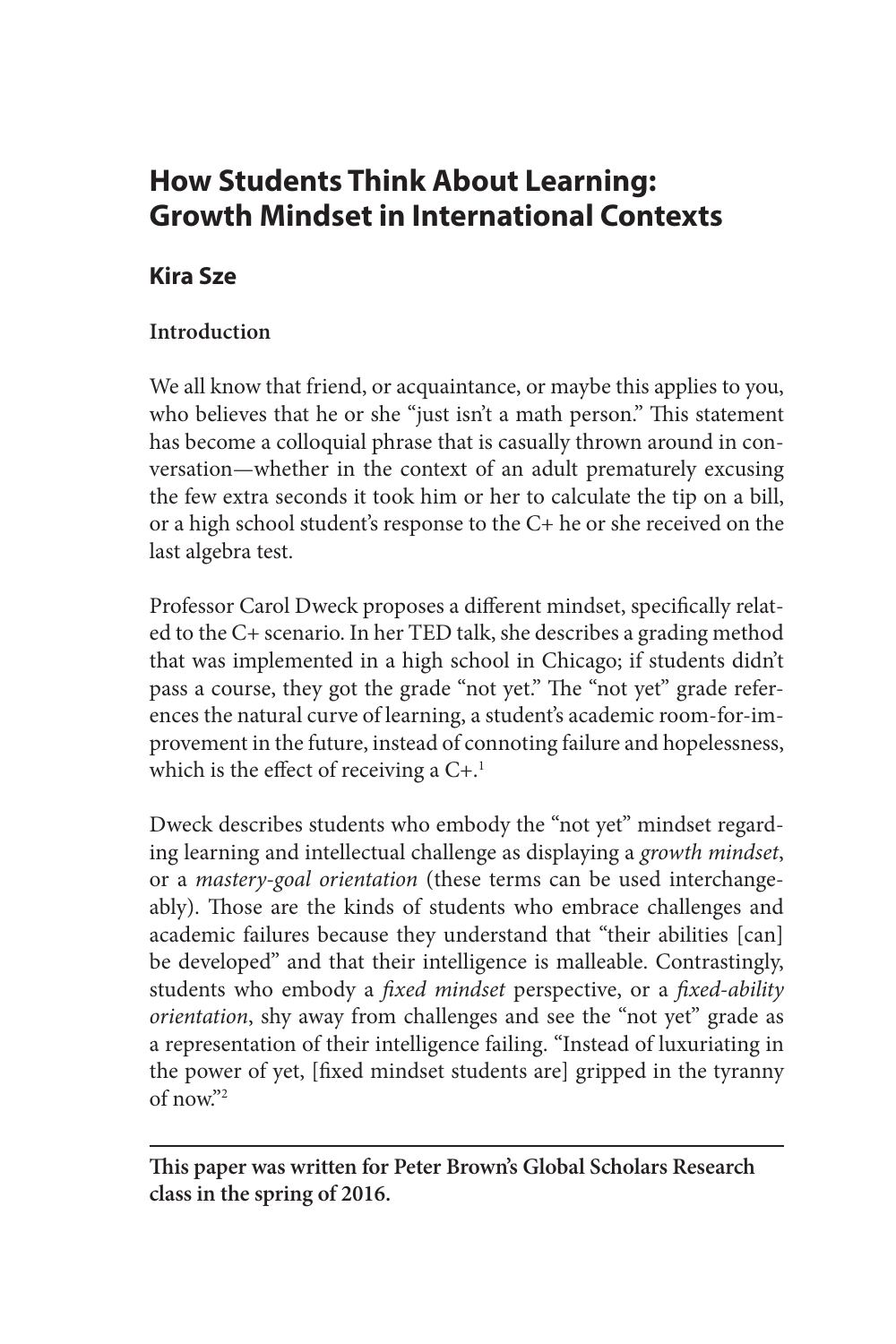Dweck also explains how fixed mindset students respond to academic challenge or failure:

*In one study, they told us they would probably cheat the next time instead of studying more if they failed a test. In another study, after a failure, they looked for someone who did worse than they did so they could feel really good about themselves. And in study after study, they have run from difficulty. Scientists measured the electrical activity from the brain as students confronted an error. On the left, you see the fixed mindset students. There's hardly any activity. They run from the error. … But on the right, you have the students with the growth mindset, the idea that abilities can be developed. They engage deeply. Their brain is on fire with yet.3*

They are able to process the error, correct it, and learn from it. This is the power of yet, the power of a growth mindset.

Dweck, as well as other professors in the field of psychology, have investigated the implications of growth mindset and fixed mindset on academic development and performance; not only are growth mindset students more resilient in the face of academic challenges and failures, but these students have also been shown to perform higher and have an upward trajectory in grades.<sup>4</sup> Furthermore, studies have shown that a growth mindset can be taught; in one study, teachers who generically praised a student for being good at something, (for example, "you are a good drawer") tended to foster a fixed mindset in that student. These students were more likely to feel bad about their skills when confronted with challenges, or feel "stupid" when they did something wrong. Contrastingly, teachers who praised the process that students used to achieve success (for example, "you did a good job drawing"), fostered a growth mindset in those students, which was more conducive to an academically successful classroom.5

Research on growth and fixed mindset is fairly novel. Although similar educational philosophies, such as mastery learning, have been promoted by educational leaders including Maria Montessori and John Dewey, the terms growth and fixed mindset were coined within the past two decades. Furthermore, growth and fixed mindset research has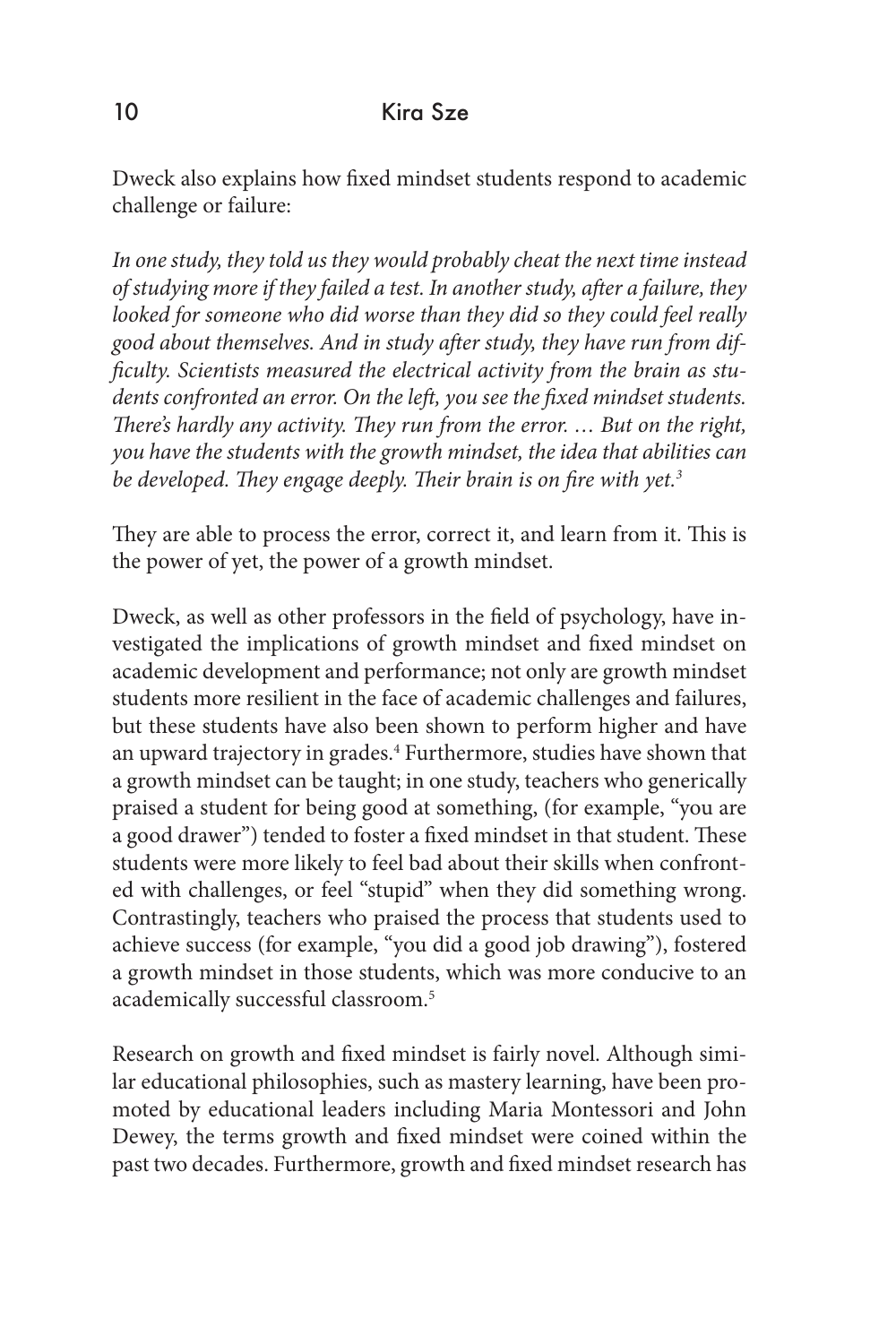been primarily focused on elementary school children in the United States.<sup>6</sup> This paper aims to extend these findings by exploring the significance of a growth mindset in the context of secondary schools internationally. Specifically, this paper will examine successful high school systems globally to see if and how these systems' pedagogical practices foster a growth mindset, which might reveal how growth mindset is conducive to secondary-school academic success on a global scale.

First, we must agree on what a "successful" education system looks like. In order to do this, we must also agree on what the fundamental goal of education is. After all, the goal of education has differed between cultures and time periods, from assimilation and acculturation to inspiring a patriotism in the upcoming generations. In this paper, the claims and analysis going forward will be based on the assumption that the goal of education is to produce students with skill and competency development, and intellectual resilience. In other words, the goal of education is to prepare students to become effective citizens in the modern world. Following this definition, a growth mindset is conducive to educational success.

The three successful secondary educational systems that will be explored are those of Finland, Poland, and South Korea. These countries were chosen based on their notably high rankings on the internationally-administered PISA.7 Amanda Ripley, a writer and reporter who studied the PISA, explains the exam as such:

*This strange new test was called PISA, which stands for the Program for International Student Assessment. Instead of a typical test question, which might ask which combination of coins you needed to buy something, the PISA asked you to design your own coins, right there in the test book*let. PISA was developed by a kind of think tank for the developed world, *called the Organization for Economic Co-operation and Development, and the scientist at the center of the experiment was Andreas Schleicher, [who, after working with many different types of standardized tests, was convinced that] the world needed an even smarter test, one that could measure the kind of advanced thinking and communication skills that people needed to thrive in the modern world. Other international tests had come before PISA, each with their own forgettable acronym, but they*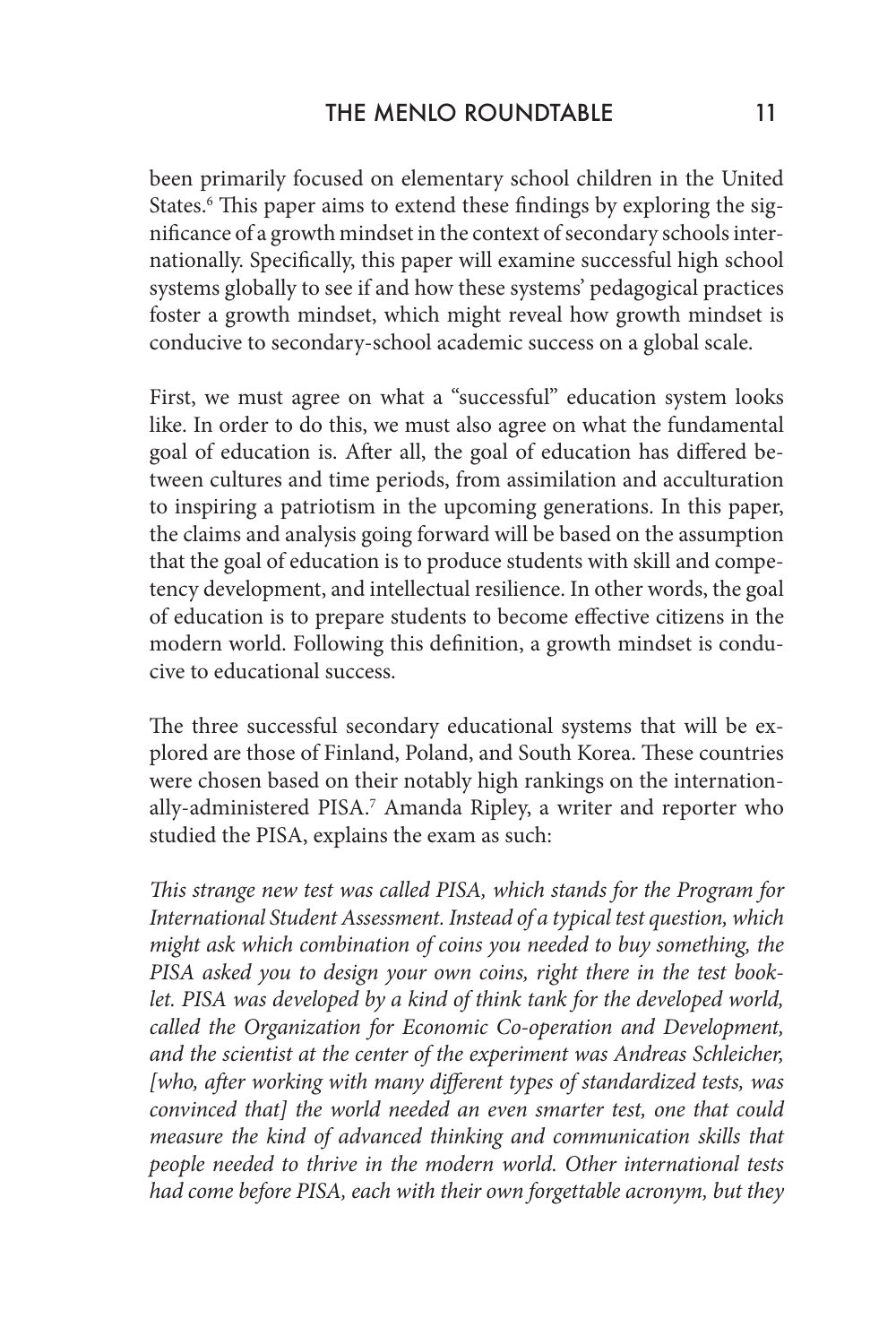*tended to assess what kids had memorized, or what their teachers had drilled into their heads in the classroom. Those tests usually quantified students' preparedness for more schooling, not their preparedness for life. None measured teenagers' ability to think critically and solve new problems in math, reading, and science. The promise of PISA was that it would reveal which countries were teaching kids to think for themselves.8*

As Schleicher aptly described, the PISA doesn't test for "answers to equations or to multiple choice questions, [it tests one's] ability to think creatively."9 PISA also had implications for life beyond high school: a student's score was a better predictor of that student's likelihood of continuing to college, or likelihood of dropping out of high school, than his or her report card. "PISA wasn't measuring memorization, it was measuring aspiration." As Ripley described, "PISA results [sketch out a] treasure map of the world [that can] sort out which countries [are] teaching all of their children to think, and which are not."<sup>10</sup> This is the treasure map that I used to identify successful high-school educational systems. Instead of merely choosing the three countries that were ranked the highest, I chose to study the three systems of Finland, Poland, and South Korea because they have very different stories and strategies regarding how they reached the top. Furthermore, I was able to reference the work of Amanda Ripley, who studied these three systems extensively and wrote about her findings in *The Smartest Kids in the World.*

Using Dweck's and other scholars' research and primary-source research from a survey I conducted and analyzed of secondary students in Finland and Poland, I found that Finnish and Polish secondary school pedagogical practices cultivate a growth mindset, which is conducive to their academic success. South Korea's academic meritocracy is conducive to a growth mindset, and contributes to the country's success on the PISA. However, the cultural pressure on South Korean students to prove their intelligence on the college-entrance exam, and the rigid caste system that's based on these scores, inflicts a fixed-mindset on the students, which has negative implications for students' mental health. These casestudies, when explored in parallel, suggest that a growth mindset is con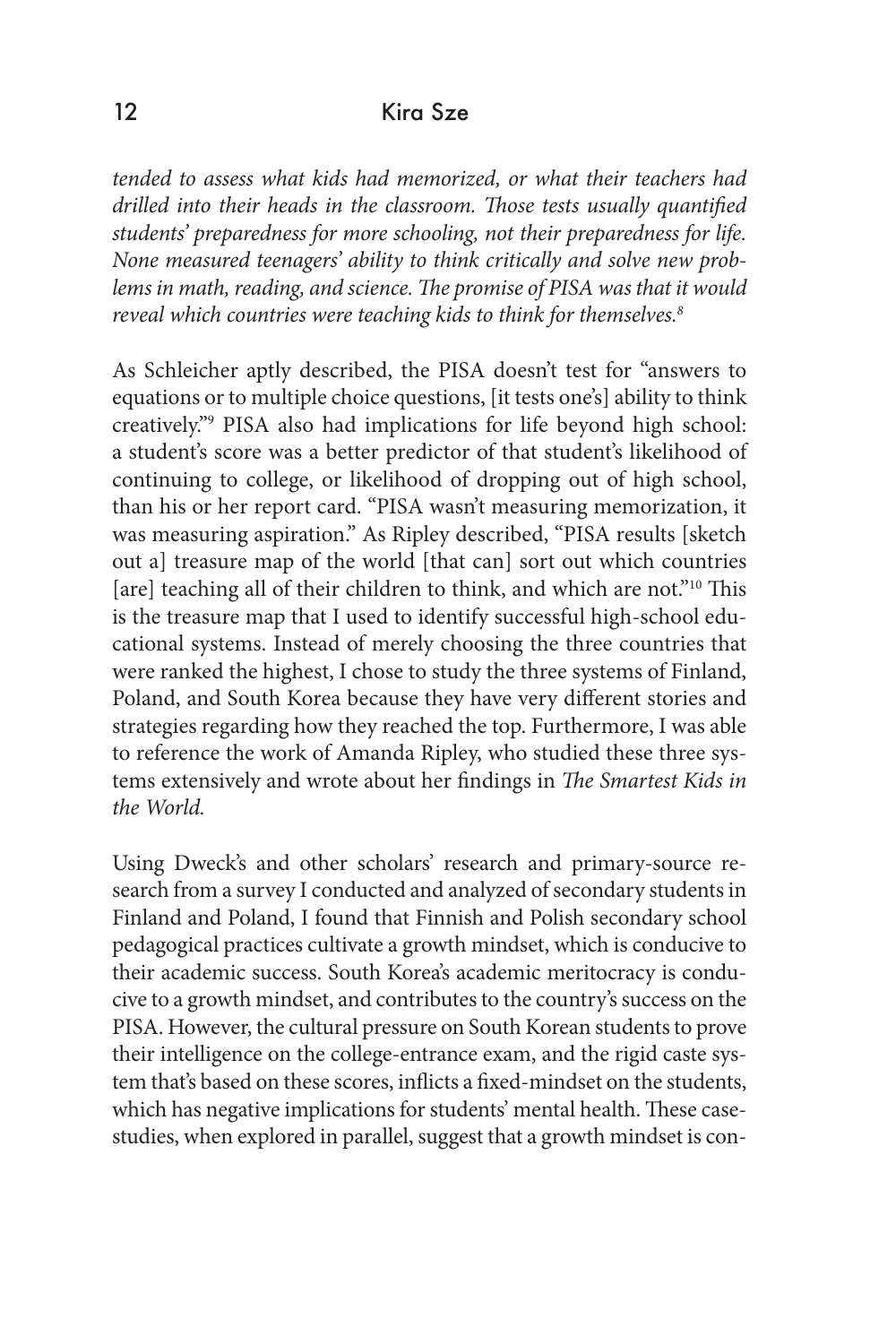ducive to academic success, whereas a fixed-mindset, in a high-pressure environment, can be detrimental to students' well-being.

#### **Educational Psychology: Growth vs. Fixed Mindset**

Psychological research revealing the power of growth mindset, and the dangers of fixed mindset, is novel but fascinating. The concepts of growth and fixed mindset are closely tied to Carol Dweck, a professor of psychology at Stanford University, who pioneered the nascent field of educational psychology known as *achievement goal theory*. This field is founded on the dichotomy between a fixed mindset (more formally known as a fixed-ability goal orientation,) and a growth mindset (more formally known as mastery-goal orientation.) In the field of psychology, people who possess a fixed mindset are referred to as "entity theorists," whereas people who possess a growth mindset are referred as "incremental theorists."11

These two mindsets are relevant to many aspects of learning, including how one would approach or regard "challenges," "obstacles," "effort," "criticism," and the "success of others." This relevance is concisely illustrated in an infographic that summarizes Dweck's findings, which shows that a fixed-mindset leads to "a desire to look smart and therefore a tendency to … avoid challenges …[to] give up easily … [to] see effort as fruitless ... [to] ignore useful negative feedback ... [and to] feel threatened by the success of others. As a result, "[students] who possess a fixed mindset] may plateau early and achieve less than their full potential." Contrastingly, this infographic also shows that a growth-mindset leads to "a desire to learn and therefore a tendency to … embrace challenges … [to] persist in the face of setbacks … [to] see effort as the path to mastery … [to] learn from criticism … [and to] find lessons and inspiration in the success of others. As a result, "[students who possess a growth mindset] reach ever-higher levels of achievement" (see Appendix).

These tendencies are visible in the findings of Dweck and related scholars. One particularly informative study, which was conducted by psychology professors at Columbia University, Barnard College, Stanford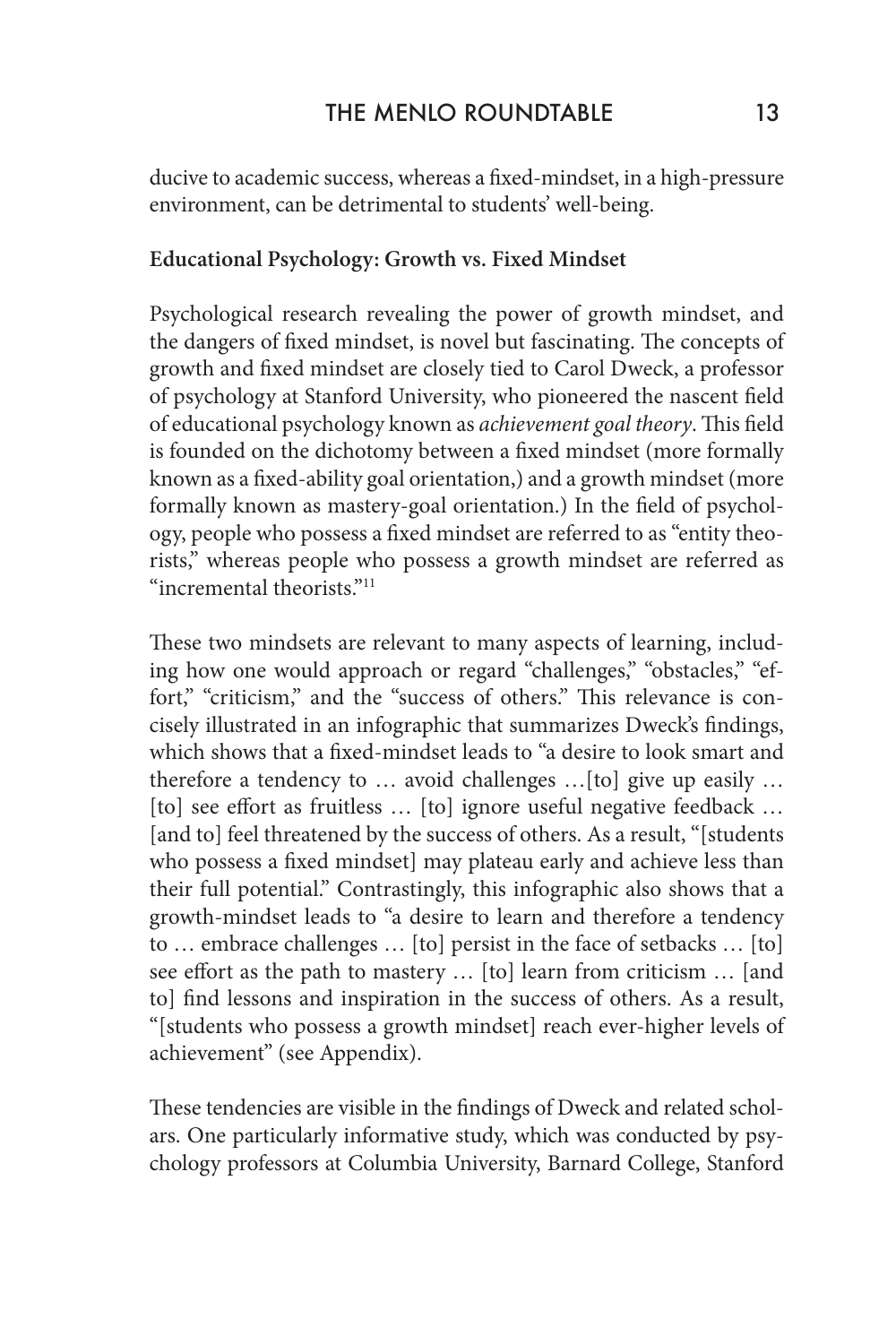University, and a doctor at Columbia Presbyterian Medical Center, explored how beliefs about intelligence (i.e. a growth or fixed mindset) influence learning success. Through a social cognitive neuroscience model, this study showed that entity theorists tend to emphasize performance goals (i.e. getting good grades), which can make them more "vulnerable to negative feedback" and less likely to engage in intellectual challenges. Contrastingly, incremental theorists were shown to tend to focus on "learning goals" (i.e. understanding a complex concept) and "rebound better from occasional failures." In the study, students took a "test of general knowledge" and were evaluated after being confronted with various challenges, and then retested to examine to what extent the students were able to positively rebound from the challenges. The study showed that "entity theorists [didn't respond well to] negative performance feedback," which was related to their "concerns about proving [their] ability relative to others." Furthermore, entity theorists demonstrated "less sustained memory-related activity" when given correct answers to mistakes, which "contributed to their reduced error correction on a subsequent surprise retest." These findings demonstrate the negative effects of a fixed mindset, the mindset of an entity theorist, on academic performance. The prestige of the professors and the multitude of references (cited at the end of the paper) contribute to this source's credibility. Furthermore, the source states that no conflict of interest has been declared, implying that the source has no explicit bias.<sup>12</sup>

Two similar longitudinal studies, conducted by Stanford and Columbia University professors, explored how students' "implicit theories of intelligence" affected their math scores. The first study, which involved  $3738<sup>th</sup>$  graders, found that students who believed that their intelligence was malleable (incremental theorists) showed an "upward trajectory in grades over the two years of junior high school," while students who believed that intelligence was a fixed entity (fixed-entity theorists) showed a flat trend in grades. In the second study, an "intervention [that taught] incremental theory to  $7<sup>th</sup>$  graders ... promoted positive change in classroom motivation" compared to the control group of students. This report reveals the efficacy of one form of intervention it shows that a growth mindset, or incremental theory, can be fostered in students and can subsequently improve performance.<sup>13</sup>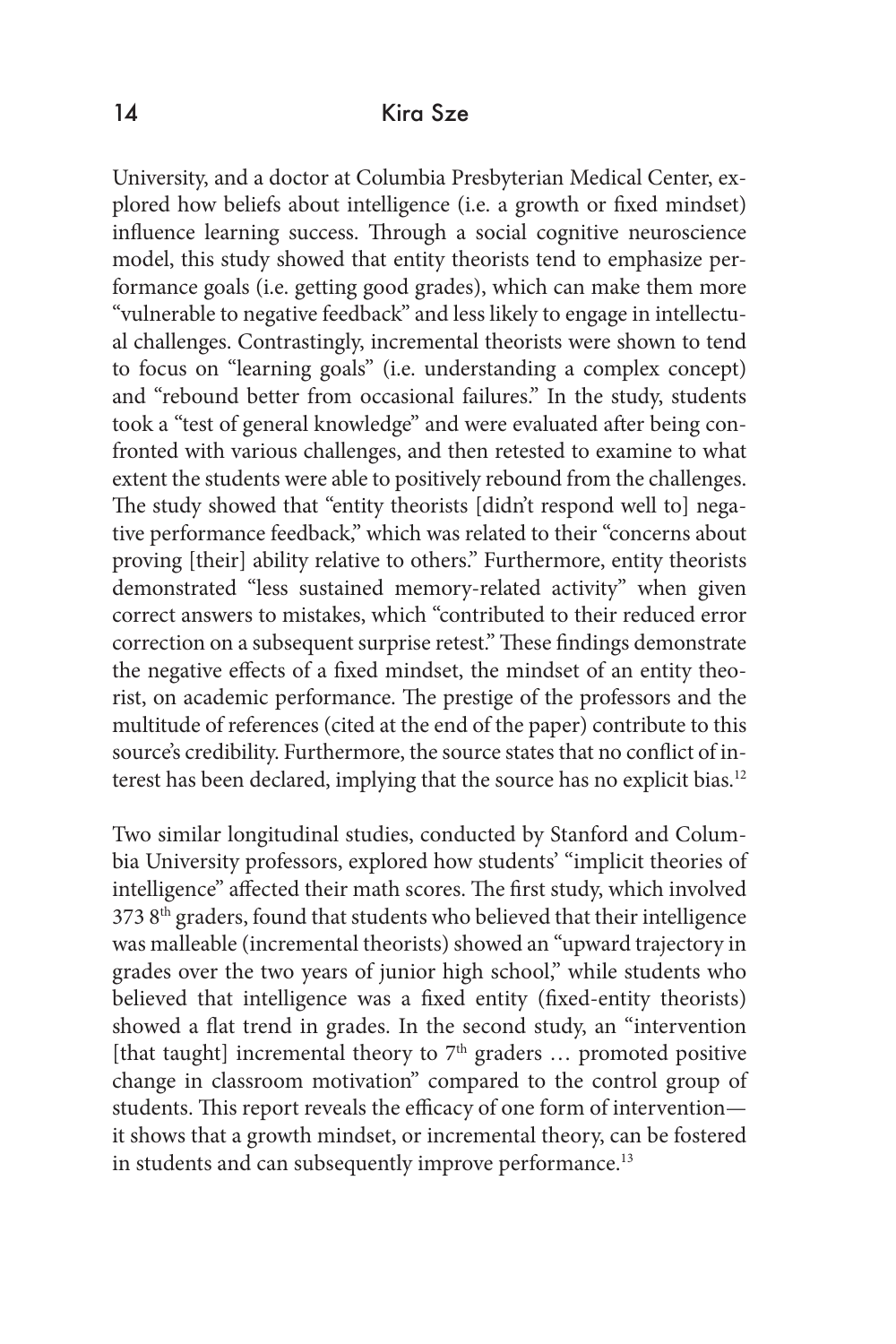Now, one might ask, how exactly can growth mindset be fostered in a classroom context? This question must be answered before we can search for the cultivation of growth mindset in the pedagogical practices of high school education systems.

One surprising factor that can encourage a fixed or growth mindset in students is how the student is praised. A study performed at Stanford University by professors including Dweck explored how "subtle linguistic cues" related to praise can affect a student's mindset, and therefore his or her motivation and academic performance. The study involved four-year-old preschoolers who were told to make a drawing and then were subsequently praised on their drawings by a teacher. Half of the preschoolers were praised generically, meaning their "whole person[s]" were praised (for example, "You are a good drawer"). This feedback was meant to foster a fixed mindset in the students. Contrastingly, the other half of the students were praised nongenerically, meaning the "process[es] through which [their] success[es were] achieved" were praised (for example, "You did a good job drawing"). This feedback was meant to foster a growth mindset. This study found that, if the students made no mistakes and encountered no challenges, both forms of praise were equally rewarding. However, if the students did make mistakes and encounter challenges, students who received generic praise (and were therefore encouraged to adopt a fixed-mindset) exhibited more helpless behavior and less persistence in subsequent tasks. As the report succinctly summarizes, the negative repercussions of generic praise are that it "implies there is a stable ability that underlies performance; subsequent mistakes [made by students] reflect on [their] ability and can therefore be demoralizing."<sup>14</sup>

This "praise" factor is inherently related to our perception and focus on talent. According to the Oxford Dictionary, "talent" is defined as "natural aptitude or skill."15 This definition somewhat conflicts with a growth mindset; if someone thinks that academic success is based solely on talent, this leaves little room for improvement. Therefore, praising a child for being talented is a form of generic praise and promotes a fixed mindset, which can make one wary of failing, "and therefore afraid to try at all."<sup>16</sup> Unfortunately, the detrimental effects of label-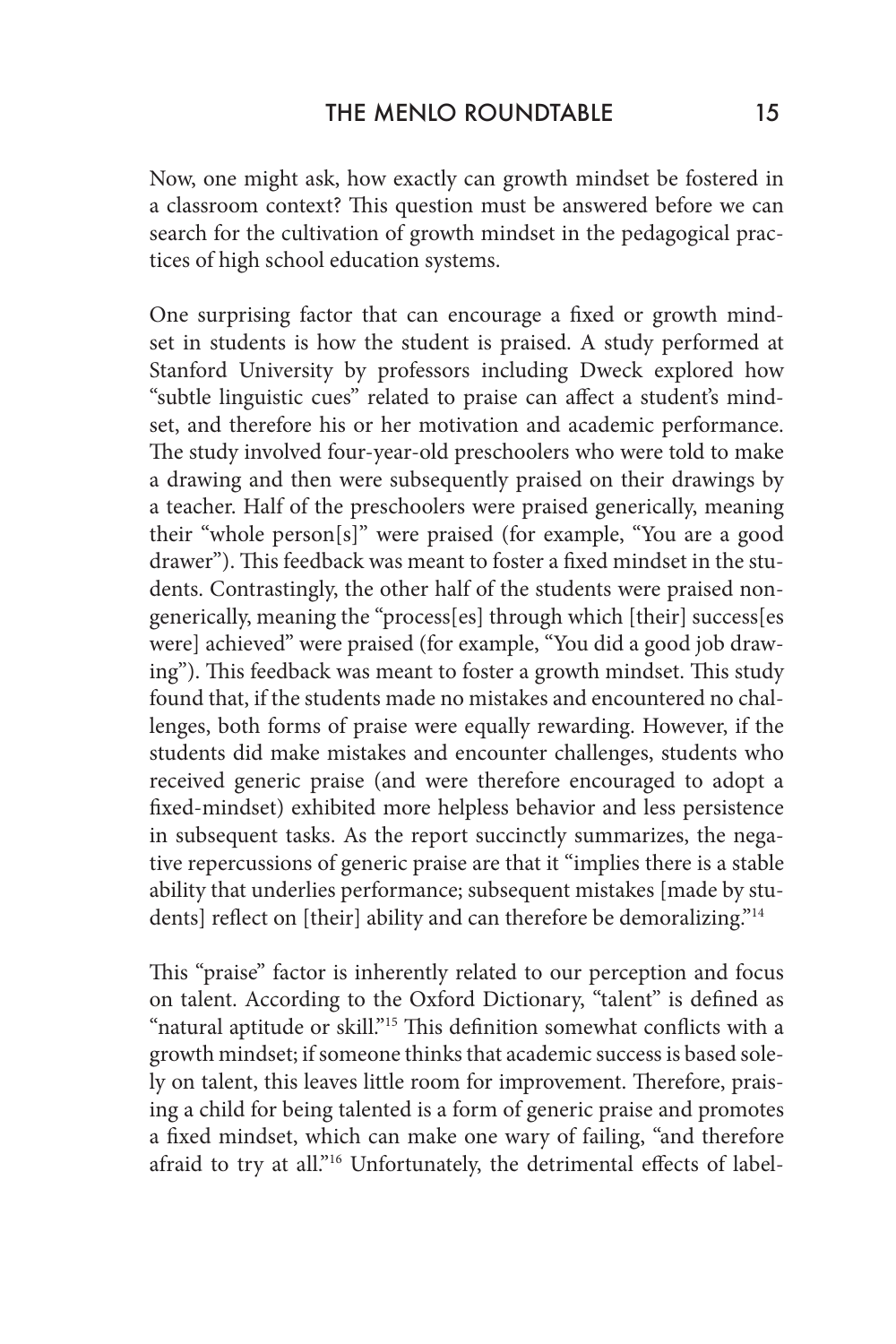ing someone as "talented" is prevalently counter-cultural in the United States. "In one Columbia University study, 85% of American parents surveyed said that they thought they needed to praise their children's intelligence [and talent] in order to assure them they were smart."<sup>17</sup>

However, talent-praise or generic praise can be replaced by processoriented praise, "which speaks to the effort expended and even to the struggle involved. It celebrates toil and commends tenacity and perseverance revealed in a given task. As such, this type of praise is given for something that did not come easily," and therefore encourages intellectual challenges.<sup>18</sup>

Another pedagogical practice that can cultivate a growth mindset is simply reminding students that intelligence is malleable. The most dramatic proof of this idea comes from a recent study conducted by Dweck and Lisa Sorich Blackwell, which involved low-achieving  $7<sup>th</sup>$  grade students. The students all attended lectures on the brain. Half of the students "attended a neutral session on memory [this half represented the control group in the experiment] while the other [half of the students] learned that intelligence, like a muscle, grows stronger through exercise." The "training of students to adopt a growth mindset about intelligence [which the latter group experienced] had a catalytic effect on [the students'] motivation and math grades. Contrastingly, students in the control group showed no improvement, despite the other interventions that informed them about the brain, but not about growth mindset.<sup>19</sup> This study reveals that merely teaching students about the concepts that underlie a growth mindset can foster a growth mindset in students and can therefore improve their academic performance.

### **Educational History: Finland Case Study**

Amanda Ripley describes Finland's education system as a "silky paradise, a place where all the teachers were admired and all the children beloved."20 Finnish education is now widely respected and studied by "hundreds of educators and policy makers annually [who are] trying to learn the secret of their success."<sup>21</sup> However, Finnish education was not always so widely-respected. On December 4<sup>th</sup>, 2001, when the results of the first PISA were announced, Finland's scoring number one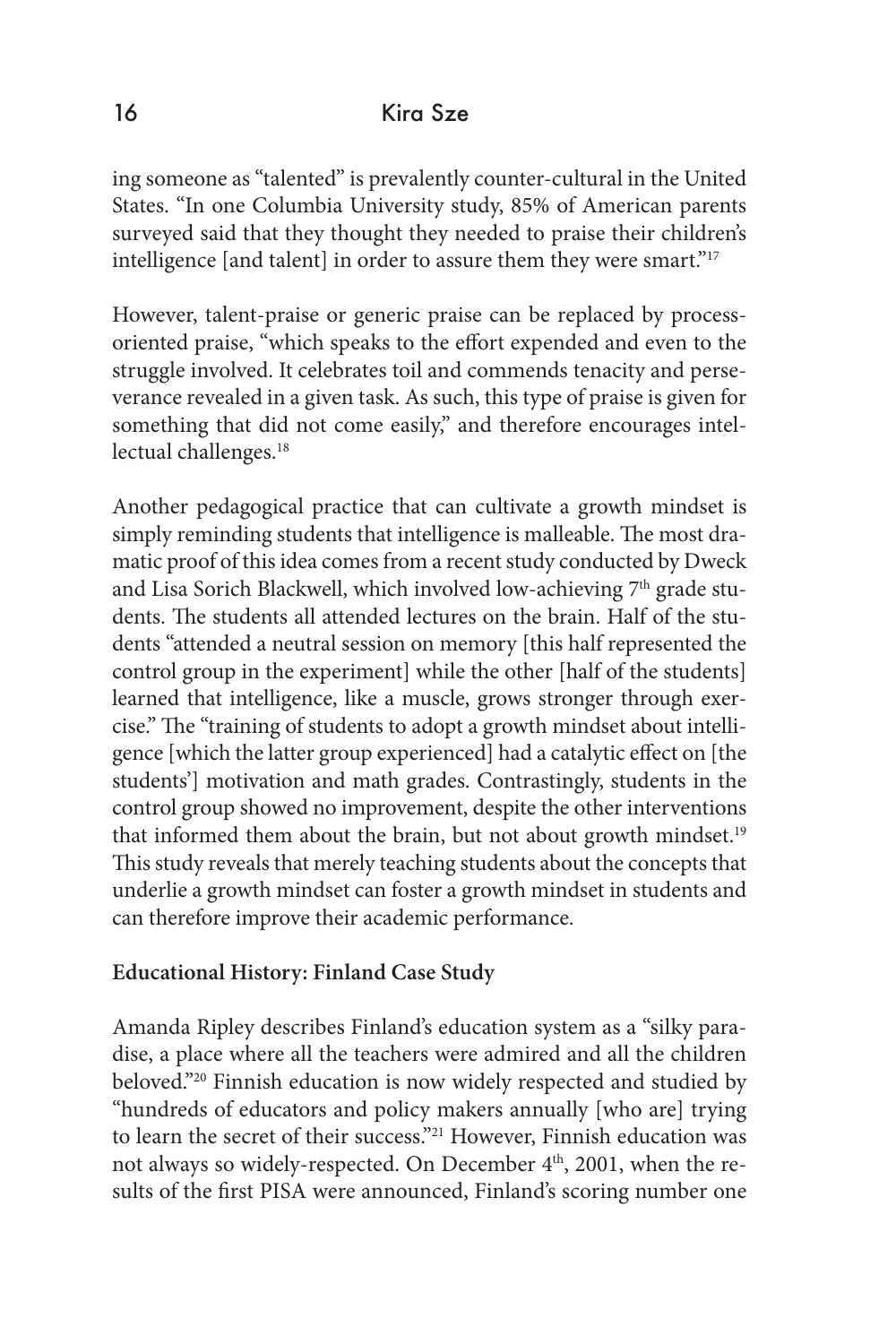was an international upset. As Ripley describes, reporters at the OECD press conference were shocked when the results were first released; even Finnish reporters couldn't believe what they'd heard.<sup>22</sup> Finland has continued to be ranked in the very top tier in all PISA assessments in the last decade.23 Finland's path to educational success was one of slow and steady reform, which took place gradually over the four decades preceding the 2000 PISA. In this chapter, Finland's secondary educational success will be examined; specifically, Finnish pedagogical practices will be analyzed in relation to Dweck's achievement goal theory. My findings on Finnish pedagogy, the history of Finland's education reform, and primary accounts of education from Finnish secondary students all suggest that Finnish secondary schools foster a growth mindset in their students and teachers, a mindset conducive to Finland's educational success.

Some argue that the success of the Finnish education system can be primarily attributed to Finland's specific history and culture, instead of the schools' pedagogical practices. These critics point out that Finland is culturally and racially homogeneous. However, Finland is becoming more diversified; nowadays, there are many schools in Helsinki, Finland's capital, where nearly half of the students are immigrants.<sup>24</sup> These skeptics also emphasize Finland's low rate of child poverty, which rests below 6% per capita, compared to the child poverty rate of the United States, which is 20%. However, this argument fails to appreciate that Finland's "average per pupil expenditure is well below that of the highest spending countries, including the United States."25 Furthermore, other case studies disprove the theory that economic security can solely explain high test scores; Norway, for example, has a child poverty rate below 6%, similar to that of Finland. Norway also spent about as much on education in 2009 as the United States did, and yet the country still scored as "unimpressively [as the United States did] on an international test of scientific literacy in 2009."26

Furthermore, Finland was not always an educational superpower. Finland emerged out of the Second World War with an education system that was "unequal and … reflective of the needs of a predominantly rural, agricultural society." The education provided by the public system was also very short: in "1950 most young Finns left school after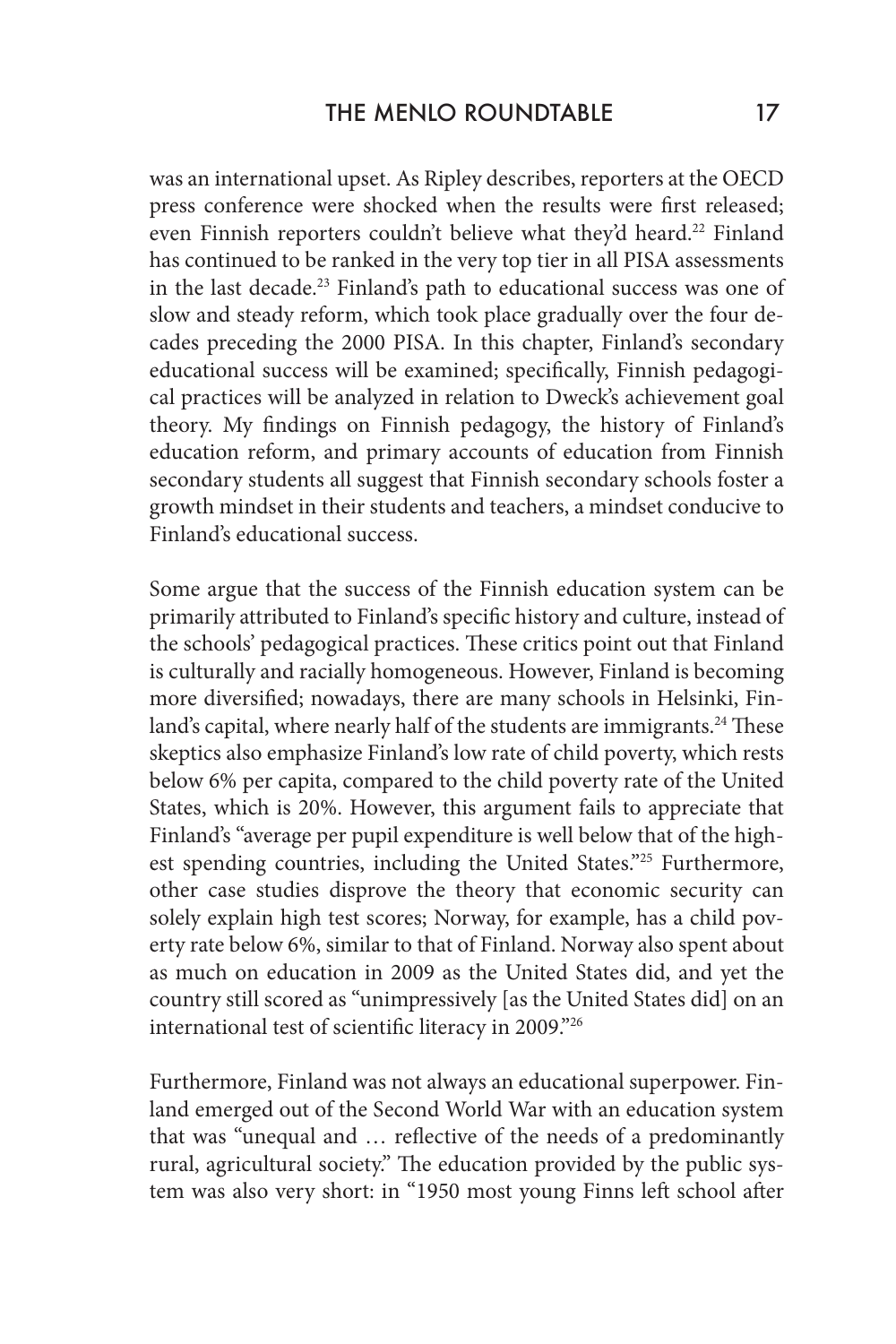six years of basic education; only those living in towns or larger municipalities had access to a middle grade education." There were then two types of middle grade education: civic school, which consisted of two or three extra years of education that led into vocational training, or grammar school, which offered five years of education and led into academic high school and then university. However, in 1950, only about one quarter of Finnish students had access to grammar school.<sup>27</sup> This reveals the contrast between Finland's mediocre education system and its system today, which can be attributed to a set of reforms that will be described below.

Over the next decade following the war, grammar school enrollment skyrocketed, growing from 34,000 to 270,000.28 This boom in enrollment came from three major factors. Firstly, the post-war elections produced a parliament that prioritized the need to rebuild and modernize the education system. Secondly, Finland was experiencing significant urbanization, which meant that more children had access to schooling. Thirdly, "this growth reflected the aspirations of ordinary Finns for greater educational opportunity for their children."<sup>29</sup>

The Finnish government responded to this increase in enrollment with three successive reform commissions, which were built on and adapted as time progressed. These reforms were based on Sweden's education system, but adapted to Finnish context and taken a step further.<sup>30</sup> The effects of these reforms are still visible in Finnish education today, and they reveal the driving philosophy behind Finnish secondary education. Furthermore, there are clear parallels be tween these tenets of Finnish education and mastery goal theory, or a growth mindset. However, it's important to note that these reforms preceded Dweck's research, and therefore they obviously didn't explicitly follow her work. Instead, these reforms were based on observations of other successful systems instead of explicit educational philosophy or research.

One distinctive aspect of Finnish education is the idea of the common or comprehensive school, known as Peruskoulu in Finnish. This secondary education structure, which was launched in 1946 and adopted by parliament in 1968, rests on the belief that all students should be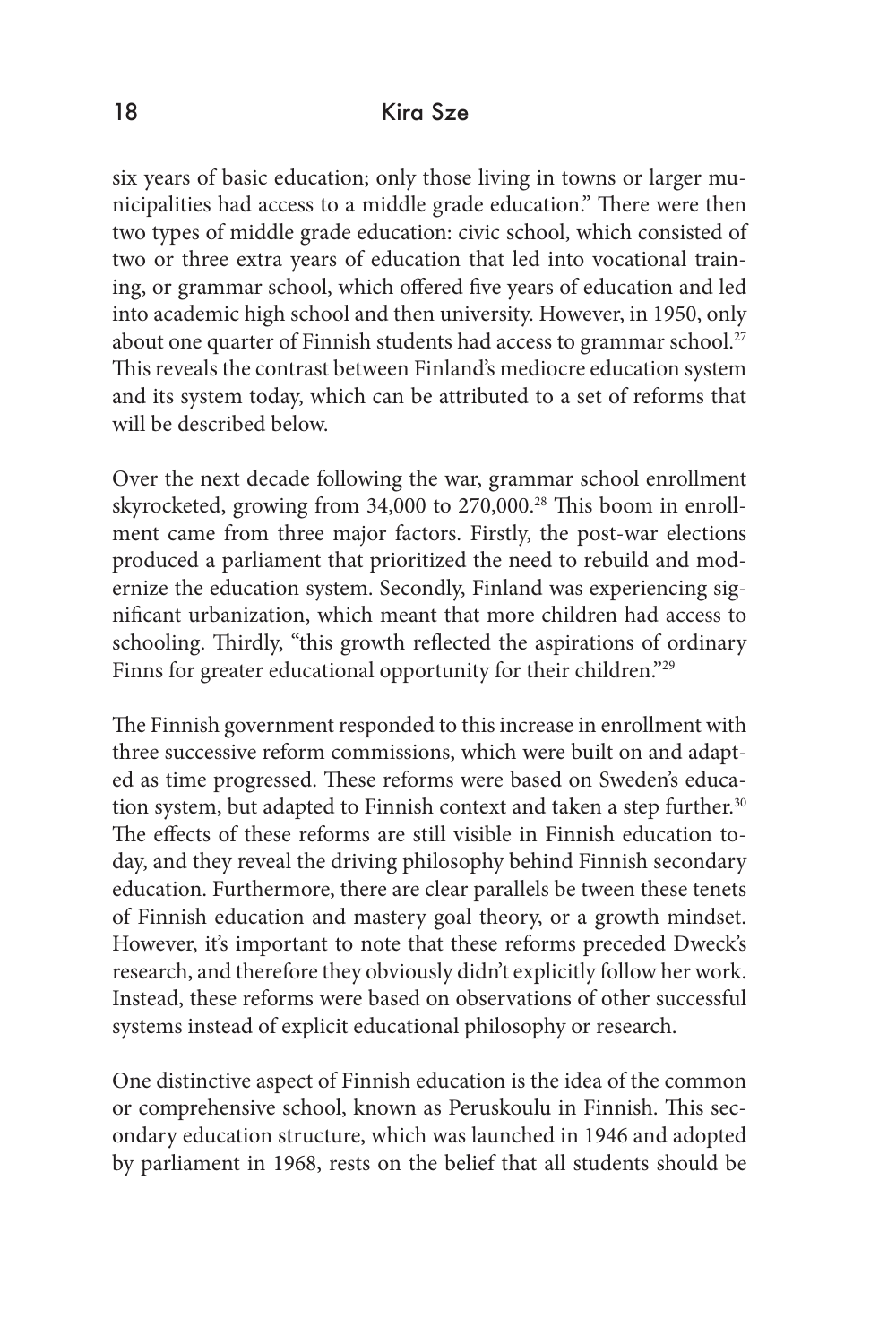held to the same high standard for education and therefore all should be educated at the same, high level. The pedagogical technique implicit in this premise, in which teachers address multiple skill levels in a single classroom, is known as differentiated instruction. The new system requires all students to attend comprehensive, compulsory education from grades 1-9. However, as Pasi Sahlberg, Director of the Center for International Mobility and Co-operation, explains, "the comprehensive school is not merely a form of school organization. It embodies a philosophy of education as well as a deep set of societal values about what all children need and deserve."<sup>31</sup> This new philosophy clearly aligned with a growth mindset regarding students: if the system is founded on the belief that all students have the potential and ability to grow intellectually and to reach high standards, this belief will be fostered in the students. The Finnish government was attempting a form of education that comports with a growth mindset pedagogy, although Dweck's jargon obviously wasn't used when the new program was begun.

Unsurprisingly, it was not easy to shift the entire system to adopt this growth mindset about students. As Jukka Sarjala, who spent 25 years in the Finnish Ministry of Education, explains: "[adopting comprehensive schools was] a very big reform, very big and complicated for teachers accustomed to the old system. They were accustomed to teaching school with selected children and were simply not ready for a school system in which very clever children and not so clever children were in the same classes."32 This reveals that many teachers had a fixed mindset regarding students based on their initial level of intelligence, and they didn't believe that the seemingly less clever kids could excel at the same level as those who initially appeared to be clever. However, Sarjala explains, with time and practice, teachers became confident in their ability to teach students of all levels together. This shift in teachers' confidence in differentiated instruction fundamentally resulted in a shift in teachers' mindsets about their students' abilities: teachers now believed that all students had the potential to thrive and grow in one environment, regardless of their initial ability. This is a pivotal belief related to growth mindset, showing that Finland's new system fosters a growth mindset in teachers, allowing students of all abilities to flourish.<sup>33</sup>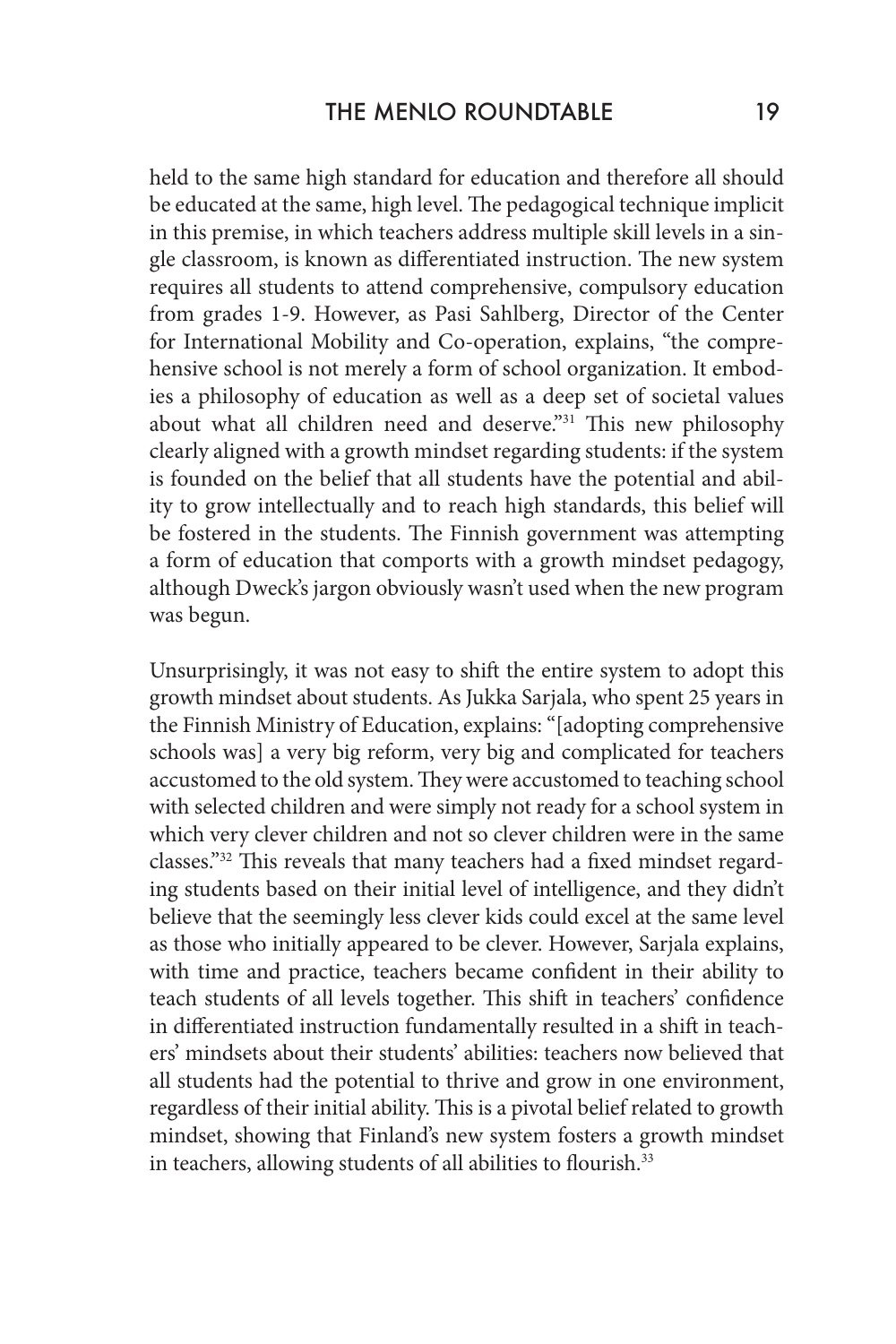Another reform that accompanied the shift to comprehensive schools was the delay of tracking students. Not only were students all forced to attend comprehensive school until grade 9, which abolished the differentiation between the grammar track and civil track, but subject-specific tracking within comprehensive schools was also completely abolished by the mid-1980s. Instead of offering a basic, middle, and advanced class in various subjects, all students were taught the same material.<sup>34</sup>

Delaying or abolishing tracking promotes a growth mindset, because tracking inherently inflicts a fixed mindset on students. As Amanda Ripley describes, "statistically speaking, tracking [tends] to diminish learning and boost inequality wherever it [is tried. Historically,] the younger the tracking happened, the worse the entire country did on the PISA … once kids were labeled and segregated into the lower track, their learning slowed down."<sup>35</sup> Tracking in its nature can be seen as reminding students of the fixed-nature of their intelligence, instead of the malleability of their intelligence, the latter of which was proven to promote a growth mindset.<sup>36</sup> Therefore, tracking promotes a fixed-mindset. By delaying tracking, or implementing differentiated instruction, Finland sent the message to kids that the system of education believed in their ability to succeed at a high level, or their own growth mindset.

However, in order to make this utopian-like-system-in-which-everyone-succeeds possible, the system has to focus money and resources on students who need help. As Amanda Ripley describes based on personal accounts of Finnish students, "as soon as young [Finnish students] showed signs of slipping, teachers descended upon them like a pit crew before they fell further behind. About a third of kids got special help during their first nine years of school."<sup>37</sup> One version of this 'pit crew' is known as a "pupils' multi-professional care group." These groups work behind the scenes instead of in the classroom; all schools must have at least one care group, which meets at least twice a month for two hours. They consist of "the principal, the special education teacher, the school nurse, the school psychologist, a social worker, and the teachers whose students are being discussed." The goal of these groups is to decide how to best assist struggling students. As a principal of a school in Kerava explains, "this functional support system is a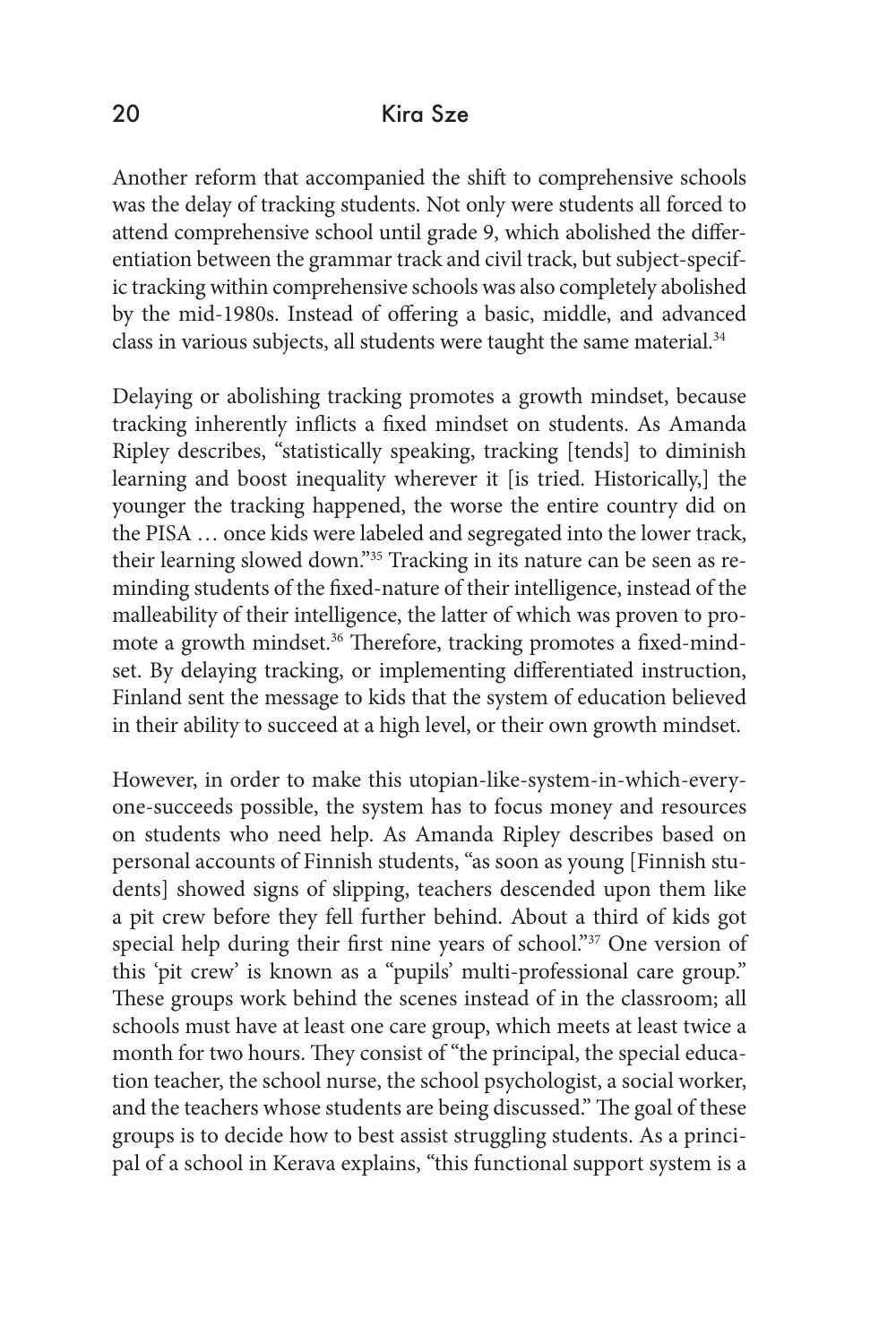very important part of our education system. It helps explain why we have such small gaps in student achievement."38

Not only are struggling students helped, but the disparities between the high-performing and lesser-performing students are deemphasized. As a Finnish student whom I interviewed commented while reflecting on his time in secondary school, "of course we were encouraged to do well, but the praise we got never rose above the every now and then 'great answer' or 'good work.' I suppose the teachers were trying not to discourage the students that were not doing so well."39 This encourages all students to continue to work their hardest, regardless of their current state of achievement, instilling the value that you can grow regardless of your current level of understanding or mastery.

Furthermore, Finland's commitment to providing the same, high quality education for all students even extends to students with special education needs. "While 8% of Finland's children are deemed as having special education needs, only half of them are placed in special schools; the other half are mainstreamed." Special teachers are Finland's solution to this gap in ability. A special teacher is assigned to each school and identifies and works with students who need extra help or who are struggling to keep up with their classmates.<sup>40</sup> Finland's belief in all students' abilities to grow and improve academically is visible in their inclusion of students with learning difficulties in comprehensive schools.

Another vital cultural component that allows Finnish education to thrive is students' attitudes towards failure. Because all students are held to the same high standard, most students will inevitably encounter academic failure or challenge. As a Finnish student explained in response to a survey I conducted, "grades [in Finnish secondary school] depend [*sic*] on Gaussian curve and every year about 5% [of students] fail [the secondary school exit] exam."<sup>41</sup> However, students are comfortable with failure; as an American exchange student who attended high school in Finland explained, failing was normal at school. "The logic made sense. If the work was hard, routine failure was the only way to learn." This logic follows a mastery goal orientation. Furthermore, Ripley adds that "teenagers [in Finland] had the freedom to fail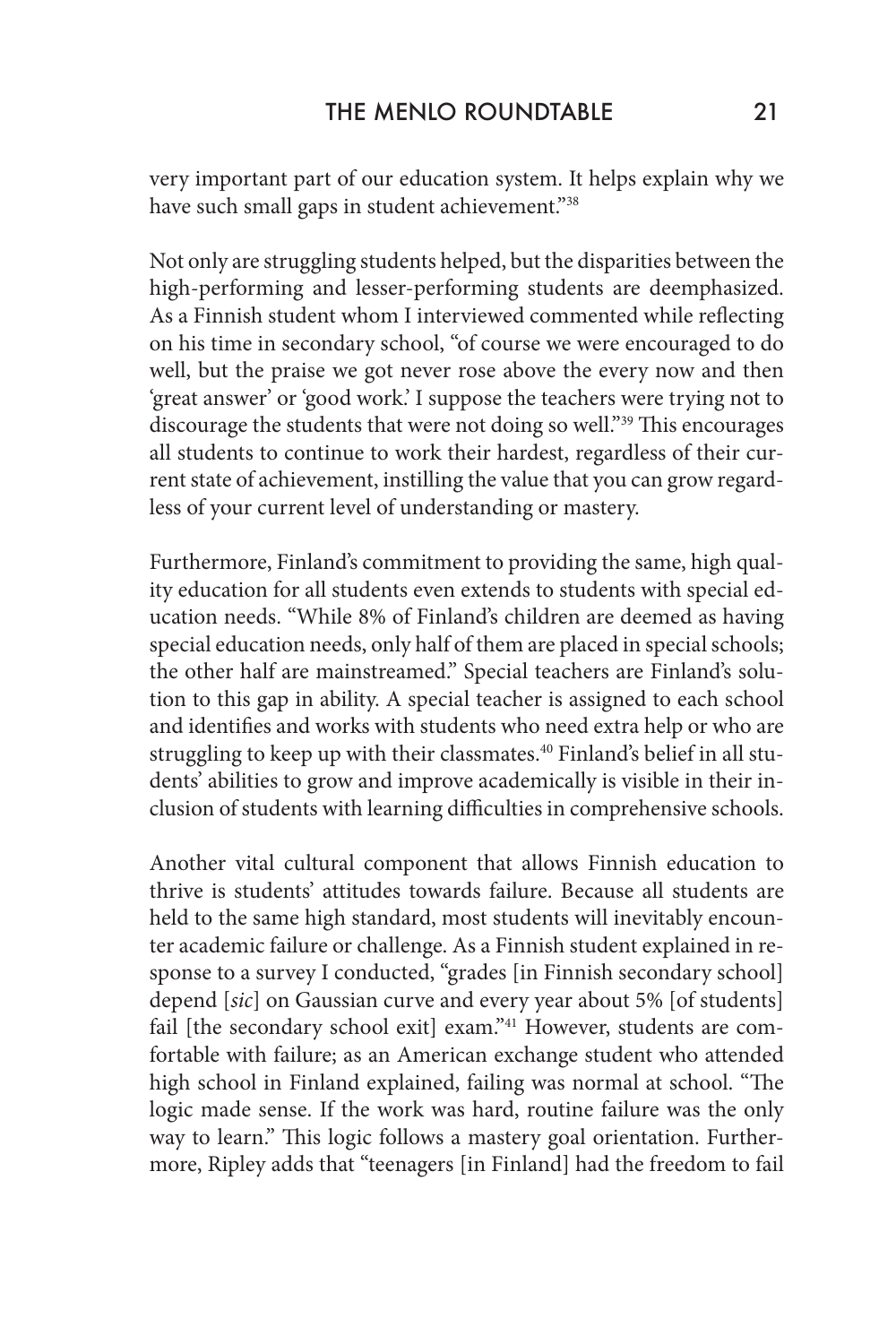when they were still young enough to learn how to recover," meaning that students were exposed to academic failure but were taught that failure didn't equate to a lower intelligence; instead, students were taught how to recover from failure, which is a skill that fixed-mindset students don't possess.<sup>42</sup>

In conclusion, Finland's secondary educational success is the product of reforms that have culminated in a philosophy that "everyone has something to contribute and those who struggle in certain subjects should not be left behind."<sup>43</sup> This philosophy, which inherently aligns with a growth mindset, is visible in Finnish pedagogy, including the comprehensive schooling system, the abolition of tracking and implementation of differentiated instruction, the focus on extra support for students who are struggling, the incorporation of special needs students into the general schooling system, and the mindset students possess regarding academic failure and challenge.

### **Educational History: Poland Case Study**

Poland's path to secondary educational success was one of recent and drastic reform, very different from Finland's path to success, and yet both countries managed to reach similar goals and educational ideals. In the 2000 PISA, Poland's average score was 479, well below the OECD average of 500. Furthermore, there was a great disparity within the scores of Polish students: over 21% of Polish students reached only Level 1 or below. However, by the 2003 PISA, Poland saw the greatest reduction in score variance in all European Union and OECD countries. This steep upward trend continued and was visible in the results of the 2006 PISA, which showed the average scores of all Polish students rising to 534. Furthermore, in 2012, Poland was ranked in the top 10 countries in science and reading and 13<sup>th</sup> in mathematics.<sup>44</sup>

Although some might argue that Finland's cultural and economic homogeneity put the country's education system in a position to succeed, the same cannot be said for Poland. Poland's economic situation is similar to that of the United States: one out of six Polish children is considered poor, while one out of five children in the United States is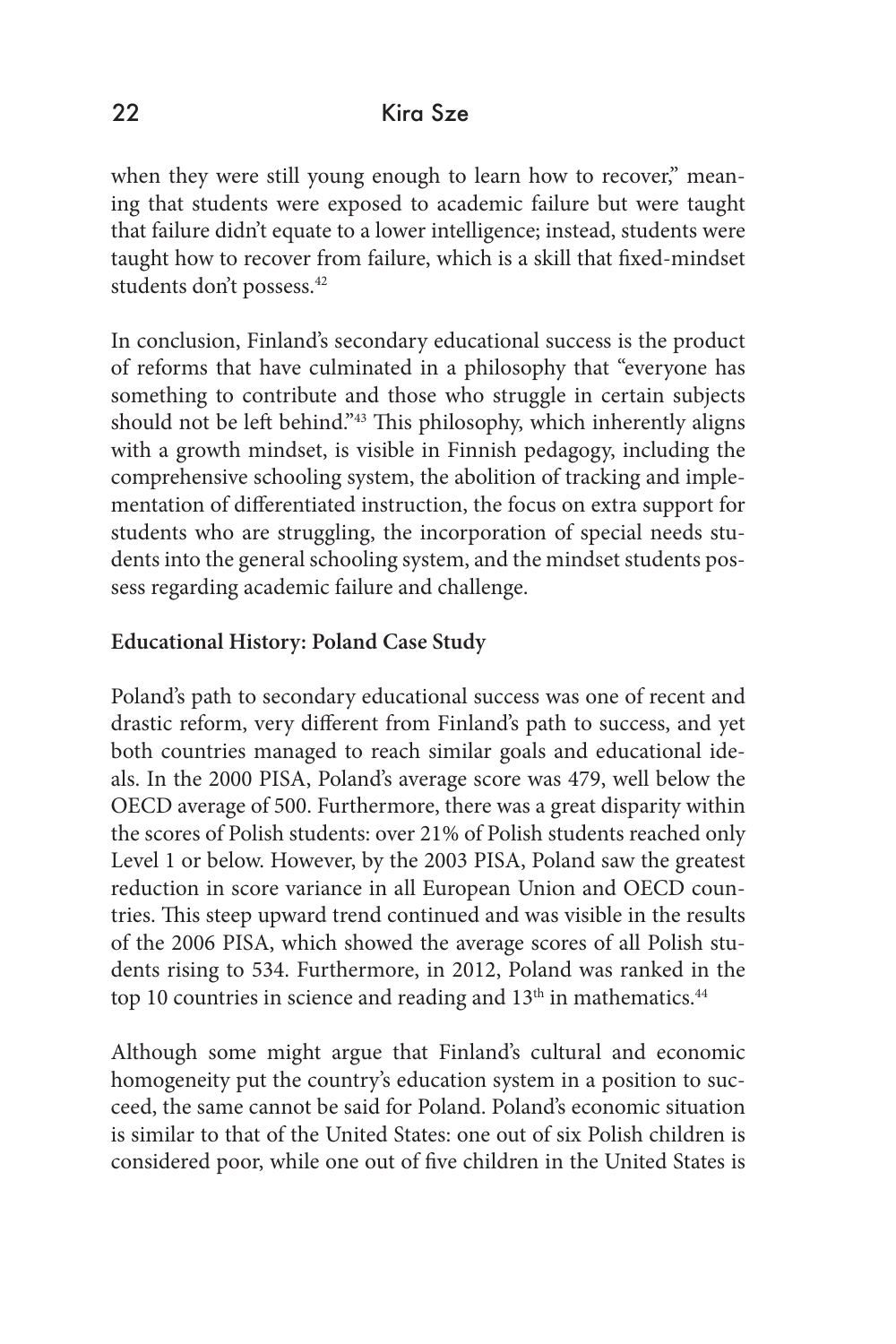considered poor.45 Furthermore, in the UN's comparison of children's wellbeing internationally, Poland was ranked dead last in the developed world.46 Clearly, Poland's economic situation cannot be targeted as the reason for its educational success. Instead, the answer lies in two major educational reforms that were implemented in 1999 and 2002.

Poland's less than average score on the 2000 PISA reflected its old system of education that dates back to the communist era, during which only 10% of Polish students attended college. In the early 90s, when Poland was emerging out of the communist era, more than 60% of adults living in rural areas in Poland had only a primary school education.<sup>47</sup>

In 1999 and 2002, various educational reforms, partially based on the success of surrounding systems including that of Finland, were proposed. The implementation of these reforms drastically improved Poland's secondary education. These reforms were based on the philosophical goals of improving the general quality of education and ensuring equal educational opportunities for all.<sup>48</sup> These goals are clearly related to a mastery-goal orientation because they hold all students to the same, high standard; meaning that—through these goals—the Polish government is conveying their belief in all students' capacities to grow and flourish.

One implementation of these goals was a structural reform. Similar to Finland's comprehensive schools, Poland shifted its school structure to ensure that all students would attend compulsory education until the age of fifteen. This delayed tracking by one year, preventing students from being tracked into vocational schools at the age of fourteen, which was the standard before the reform.<sup>49</sup> This reform clearly affected Poland's PISA score: students who would have been tracked into vocational schools but instead stayed in the general secondary education system scored 115 points higher than their counterparts in 2000 who were tracked. As Amanda Ripley describes, "the expectations [for the students went] up, and these kids met them."50

Poland also adopted a core curriculum for *gymnasium*, which refers to schooling for students between ages thirteen and fifteen. This new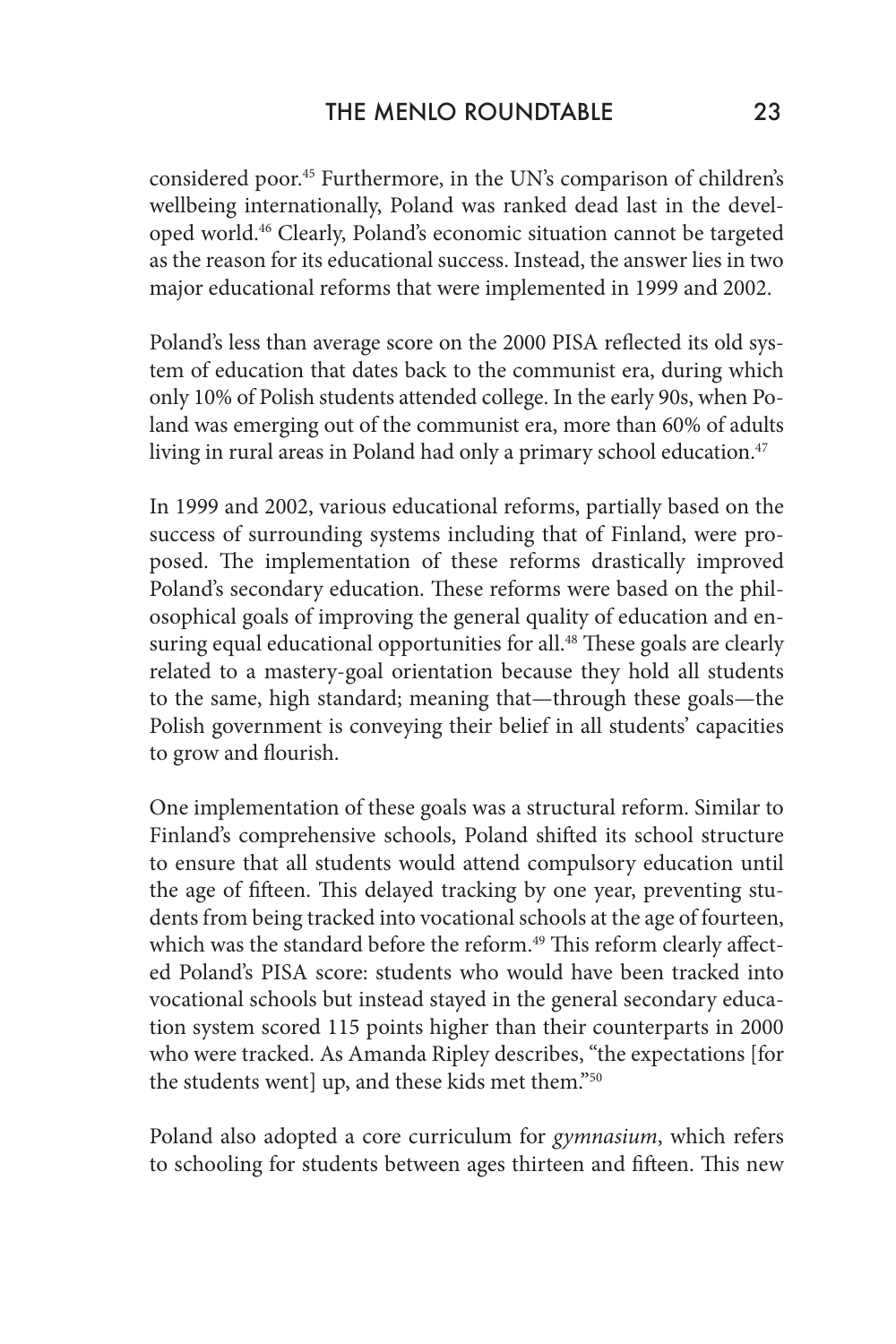academic core set high expectations for all students and required all teachers to implement differentiated instruction. This reform was met with opposition from teachers who were used to teaching the vocationally-tracked students less complex material.<sup>51</sup> This negative response to high academic standards for all was mirrored in the similar response of teachers in Finland when tracking was delayed in Finnish secondary school, revealing a trend that teachers who view students with a fixed mindset find it difficult to hold all students to the same standard, and to adopt a growth mindset. However, in the case of teachers in Finland and Poland, the growth mindset did prevail in schools, elucidating the reality that mindset can be changed in both students and teachers.

Not only did these reforms raise the standards for all students in Poland, but the reforms also raised the standards for teachers. The 1999 reform required one quarter of teachers to go back to school.<sup>52</sup> This reform was vital to the success of the delay-in-tracking reform because teachers needed to have the skill sets to be able to address the needs of a wider range of students and effectively implement differentiated instruction. This teacher training program has continued to adapt and grow; nowadays, Polish teachers spend approximately 513 hours yearly actually teaching classes, which is significantly below the OECD average of 703 hours.<sup>53</sup> Instead of spending all of their time teaching, teachers spend a significant chunk of their job building on their skills and learning how they can improve. One example of this is Poland's pedagogical councils, which are "made up of at least three teachers as well as members of the school's management."<sup>54</sup> These councils allow teachers to collaborate and learn from each other. This emphasis on teacher training shows that the Polish government has a growth mindset regarding their teachers because it implies that teachers can always continue to grow and expand their knowledge and skills.

Another important aspect of the reform in Poland that complemented the delay in tracking was a new system of standardized testing. This reform made students take standardized tests at regular intervals in their schooling career: at the end of elementary school, middle school, and high school.<sup>55</sup> Although this focus on testing might initially seem like it would cultivate a fixed mindset, the purpose of this testing was to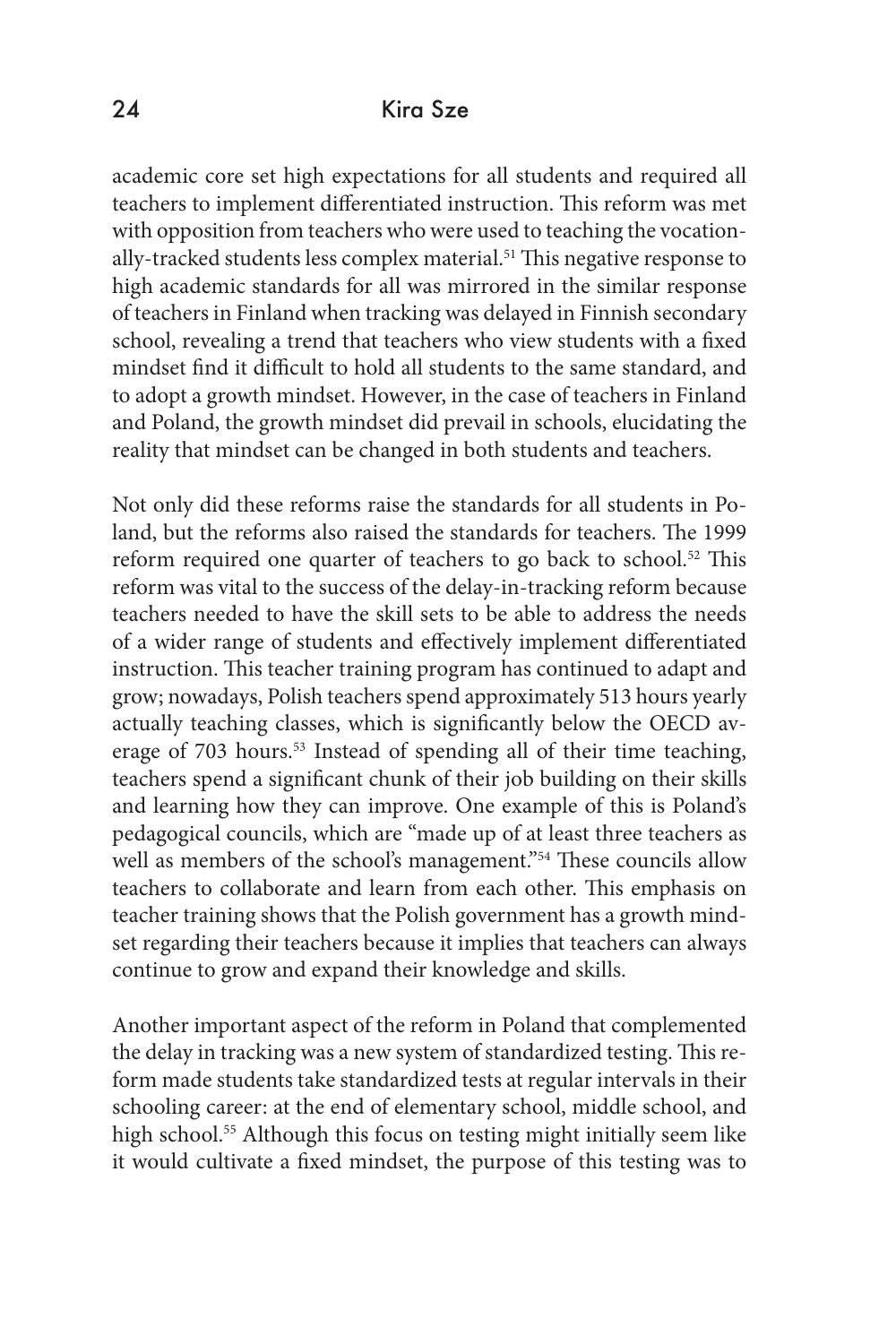identify teachers and schools that were struggling, which allowed the Polish government to focus on these areas. This reform was essential to the efficacy of the delay in tracking because the high standard for all schools could only be realistically attained if the government focused its efforts and resources on struggling schools. This focus on helping those who are struggling is also visible in the Finnish system.

A cultural trend that resulted from these reforms is Polish students' abilities to respond to failure. An American exchange student who attended Polish high school noted this mindset; he observed that, in Poland, no one got a 5, which was the highest grade possible, and yet "no one seemed surprised or shattered." He contrasted this mindset to the prevalent mindset in American high schools, where "he hadn't experienced failure as normal or acceptable. [Instead,] failure in American schools was demoralizing and to be avoided at all costs. [He noted that] American kids could not handle routine failure," whereas Polish kids seemed to use the failure to figure out where they could improve.<sup>56</sup> This clear cultural distinction elucidates the difference between fixedability goal orientation, the prevalent orientation in American high schools, and mastery-goal orientation, the prevalent orientation in Polish high schools.

Although Poland's path to secondary educational success was one of recent reforms and drastic improvement, compared to the slow and steady improvement that led to Finland's secondary educational success, both countries now have systems with values that reflect a mastery goal orientation and employ pedagogical practices that foster a growth mindset in teachers and students.

#### **Educational History: South Korea Case Study**

South Korean students are notorious for their high test scores. On the 2012 PISA results, South Korea was ranked #5, below only Taiwan, Hong Kong, Singapore, and Shanghai.<sup>57</sup> Unlike Poland and Finland, Korea's academic success is, in some parts, a manifestation of old traditions. Confucian values, which have been infused in Korean culture for centuries, emphasize the importance of valuing long, careful study.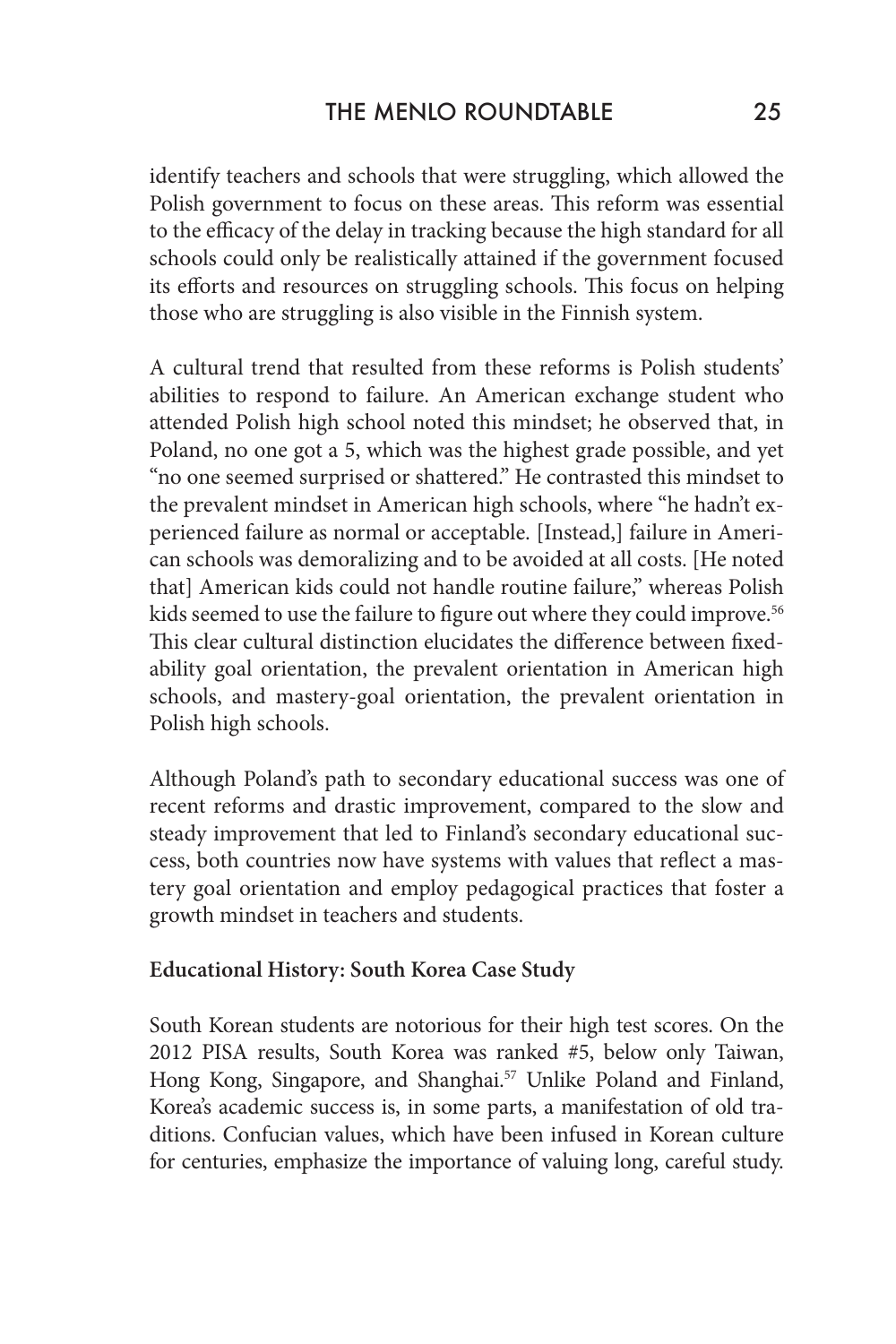Furthermore, dating back to tenth-century Korea, men had to pass a standardized exam in order to get a position in the government.<sup>58</sup>

However, South Korean education was not always exceptional. In fact, the majority of South Korean citizens were illiterate until the 1950s. When the country had to rebuild itself after the Korean war, which unofficially ended in 1953, the Korean language didn't even have words for modern science and mathematic concepts.59 But, in the fifty years that followed the war, Korea became a "talent power," as described by Lee Ju-ho, South Korea's Minister of Education. "The country had no natural resources, so it cultivated its people instead, turning education into currency."60 This sent a very clear message to all citizens: if your child can perform well in school, and can score above a certain percentile on the college entrance exam, he or she will be sent to a good university, and will subsequently get a good job. A child who scored well on the college entrance exam became the Korean golden ticket that could lift the entire family out of poverty. Given the long-held cultural value on education, the widespread poverty, and this new emphasis from the government on education, schooling became a cultural obsession for Korean parents and children. This cultural obsession actually lifted the entire country out of poverty, as it was the driving force that developed South Korea into the economic powerhouse it is today; from 1962 to 2011, the nation's GDP rose 40,000%, making it the world's  $13<sup>th</sup>$  largest economy.<sup>61</sup>

South Korea's prevailing philosophy of an academic meritocracy—the belief that hard work can lead to academic success—is conducive to a growth mindset. However, in this section I will show that this growth mindset is immediately terminated once students take the infamous college-entrance exam. A student's score on this exam is widely viewed as determining his or her intelligence. Once the exam is taken, the score is permanent. Intelligence is no longer something that a student can work to change; the score—the single numerical value—follows the student for the rest of his or her life and determines his or her placement in society. After the exam, students are no longer encouraged to adopt a growth-mindset; instead, South Korean society inflicts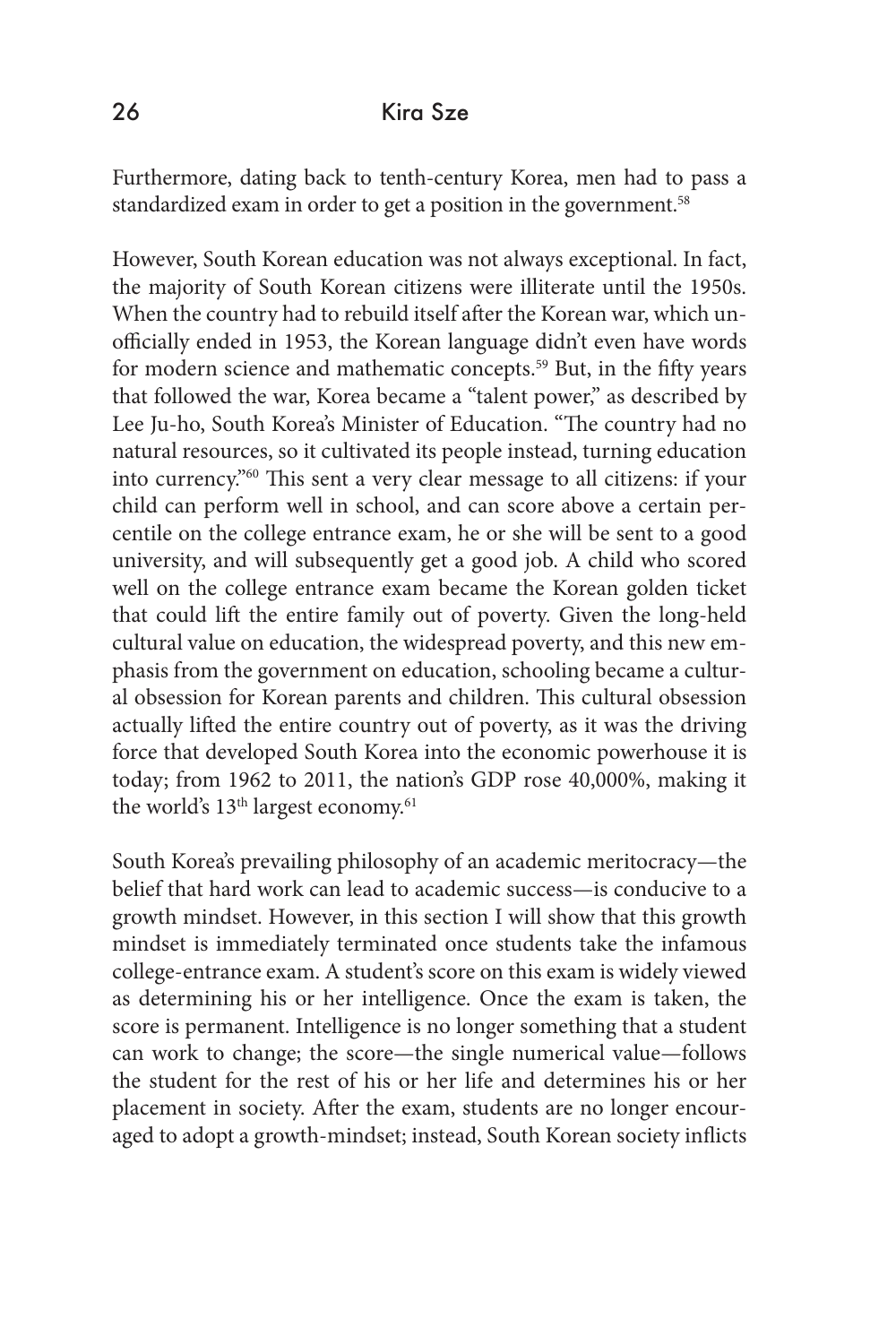a fixed mindset on students. Throughout this section, I will show how this fixed-mindset aspect of the South Korean education system, the focus on proving one's intelligence on the exam, is suggested to have negative consequences on students' mental health.

South Korea's prevalent culture of an academic meritocracy in secondary education is conducive to a growth mindset. This mindset is the harder you work, or the more time you spend doing work, the higher you will score on your exams. As a South Korean high school student explains, if you did badly on a test, "you didn't work hard enough, you had to work harder next time."<sup>62</sup> Similarly, a Korean student responded to a survey I conducted by saying that grades in Korean secondary school "reflect how ... responsible you are," which is basically synonymous to how studious you are.<sup>63</sup> However, this mindset is taken to the extreme; all students work tirelessly to prepare for the infamous college-entrance exam. This intense focus on academic performance and preparation is visible in a typical high-schoolers weekday schedule, which was described by an American exchange student who visited a South Korean high school.

#### **Typical School-Day Schedule:**

- **8:00-4:10** School day.
- **4:10-4:30** All students participate in chores around the school.
- **4:30-6:00** Students stay at school and attend test prep for the college entrance exam.
- **6:00-7:00** Students eat dinner in the school cafeteria.
- **7:00-9:00** Students attend "raja," which is a "two hour period of study loosely supervised by teachers. [During this time,] most kids [watch] online test-prep lectures, as teachers [roam] the halls."
- **9:00-11:00** Students went to hagwons, which are private test-prep tutoring centers.<sup>64</sup>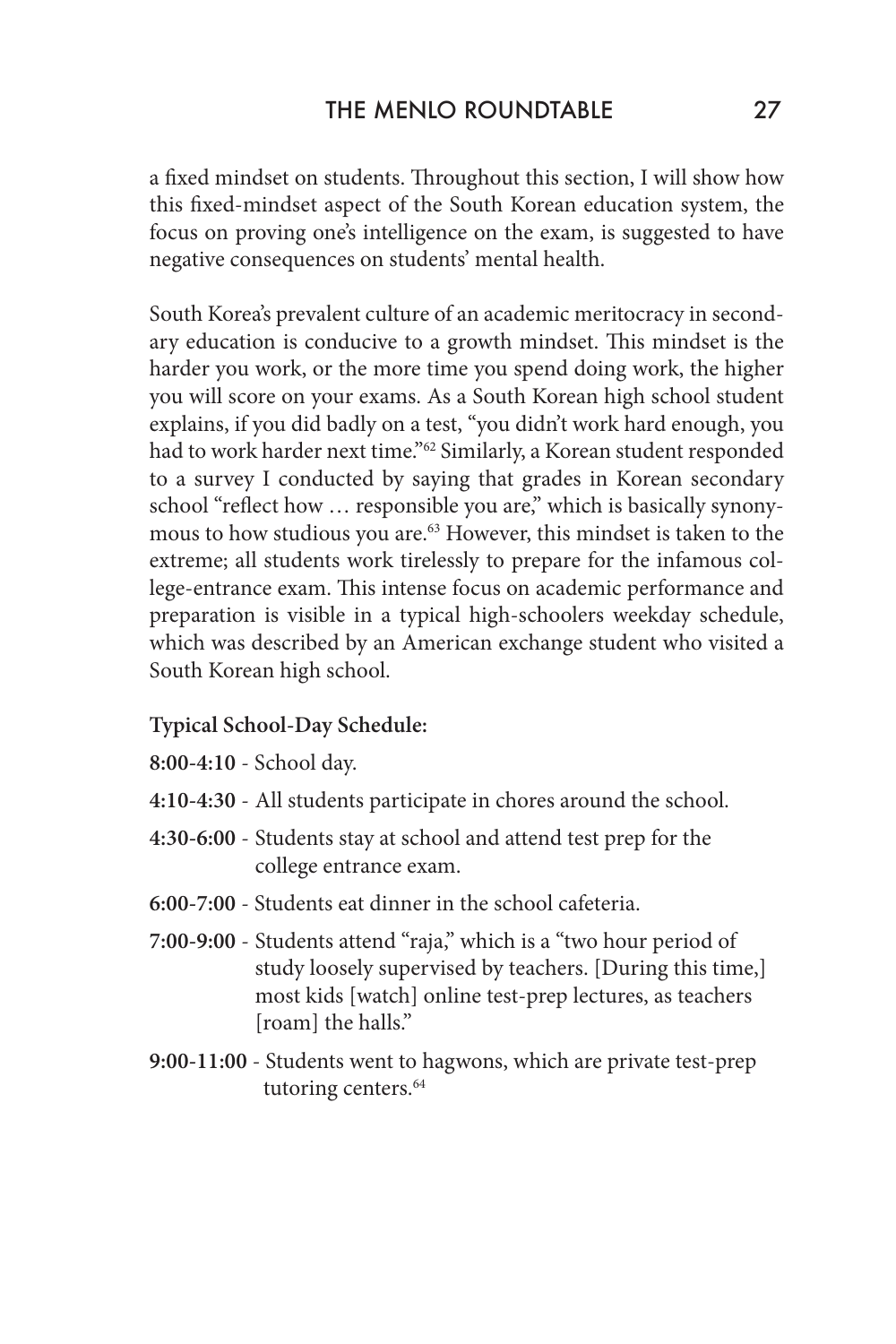As the American exchange student observed, "Korean kids essentially went to school twice—every weekday. … Kids learned a lot, but they spent a ridiculous amount of time doing so. They had math classes at school—and math classes in hagwons. … In Korea, *school never stopped.*"65 Although this is an extreme version of growth mindset, it is an example of growth mindset nonetheless; students work tirelessly because they believe that they can improve and become smarter with more work. Therefore, they do believe that their intelligence is malleable.

However, a fixed-mindset comes into play in relation to the collegeentrance exam. As Lee, the Korean Prime Minister of Education describes, South Korean culture is "an extreme meritocracy for children [in primary and secondary school] that [hardens] into a caste system for adults.<sup>66</sup> This caste system is based solely on students' scores on the college entrance exam. As South Korean secondary school students explain, the college entry test is like the "SAT in America … except that your score determine[s] the rest of your life. … In Korea, your education can be reduced to a number … if your number is good, you have a good future." Specifically, if you get into one of the three most prestigious universities, "everyone [will] respect you. You [will be] chosen by God," a Korean student described, only partially in jest.<sup>67</sup> But this isn't far from reality: virtually every form of opportunity in South Korean society, "from marriage prospects to job prospects," is determined by your score on the college entry exam.<sup>68</sup>

However, this inevitably leads to a problem: only 2% of South Korean seniors can get into the top three universities, but the pressure to succeed and prove oneself academically is felt by all students.<sup>69</sup> This pressure to perform well, which is related to a fixed-ability goal orientation, is "depriving students of their ... sanity," Lee describes.<sup>70</sup> Ripley describes a tragic consequence of this pressure:

*One Sunday morning during that school year, a teenager named Ji stabbed his mother in the neck in their home in Seoul. He did it to stop her from going to a parent-teacher conference. He was terrified that she'd find out that he'd lied about his latest test scores. … According to his test scores, Ji ranked in the top 1 percent for all high school students in the*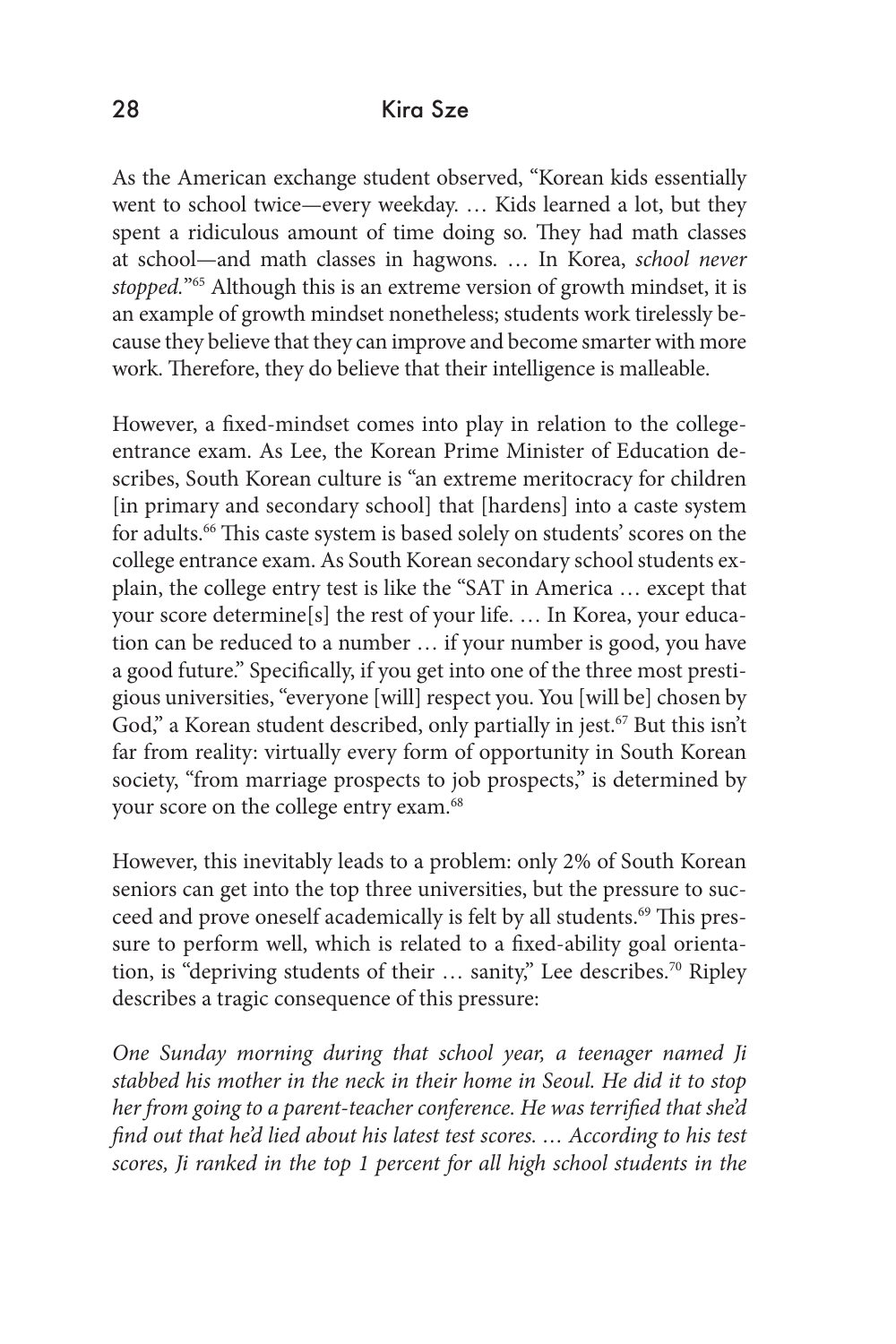*country, but, in absolute terms, he still placed four thousandth nationwide. His mother had insisted he must be number one at all costs, Ji said. When his scores had disappointed her in the past, he said, she'd beaten him and withheld food.71*

Although this is a very extreme anecdote, it reflects the test-crazed culture, which is so focused on proving intelligence and ranking high that it is literally driving students and parents insane. In South Korea, suicide is the 4th most common cause of death, and suicide rates increase significantly during the months around the college-entry exam. Just over half of South Korean teenagers aged fourteen to nineteen confess to having suicidal thoughts; the most common reason for suicides or suicidal thoughts is problems at home, closely followed by depression, grades and career concerns.72 Suicides have become so prevalent for school age kids that the Korean government has attempted to address it by creating a smart-phone app that searches for trigger-words on a student's social media outlets and alerts the parent if the app deems the child at-risk.73 The government also posted uplifting posters on the railing of Mapo bridge, a common site for suicides, in an attempt to dissuade potential suicides. However, these are both merely quick-fixes that don't actually effect the problem, which can clearly be connected to the all-encompassing pressure put on the final exam, or South Korea's eventual fixed-ability goal orientation post-exam.

These negative health effects, which are a result of South Korea's fixedability goal orientation in relation to its test-obsessed culture, are not visible in Poland or Finland, both of which don't put as much cultural pressure on test performance, but instead focus more on the learning of the material. Furthermore, there is more flexibility in Polish and Finnish society; citizens in the job market can return to vocational schools and learn a different profession if they so desire. Vocational training for adults in Poland consists of vocational qualification courses, occupational skills courses, and apprenticeships.<sup>74</sup> In Finland, 37,900 of the 120,700 students who enrolled in vocational training in 2014 enrolled in further vocational education, meaning they are working to gain another skill or qualification.75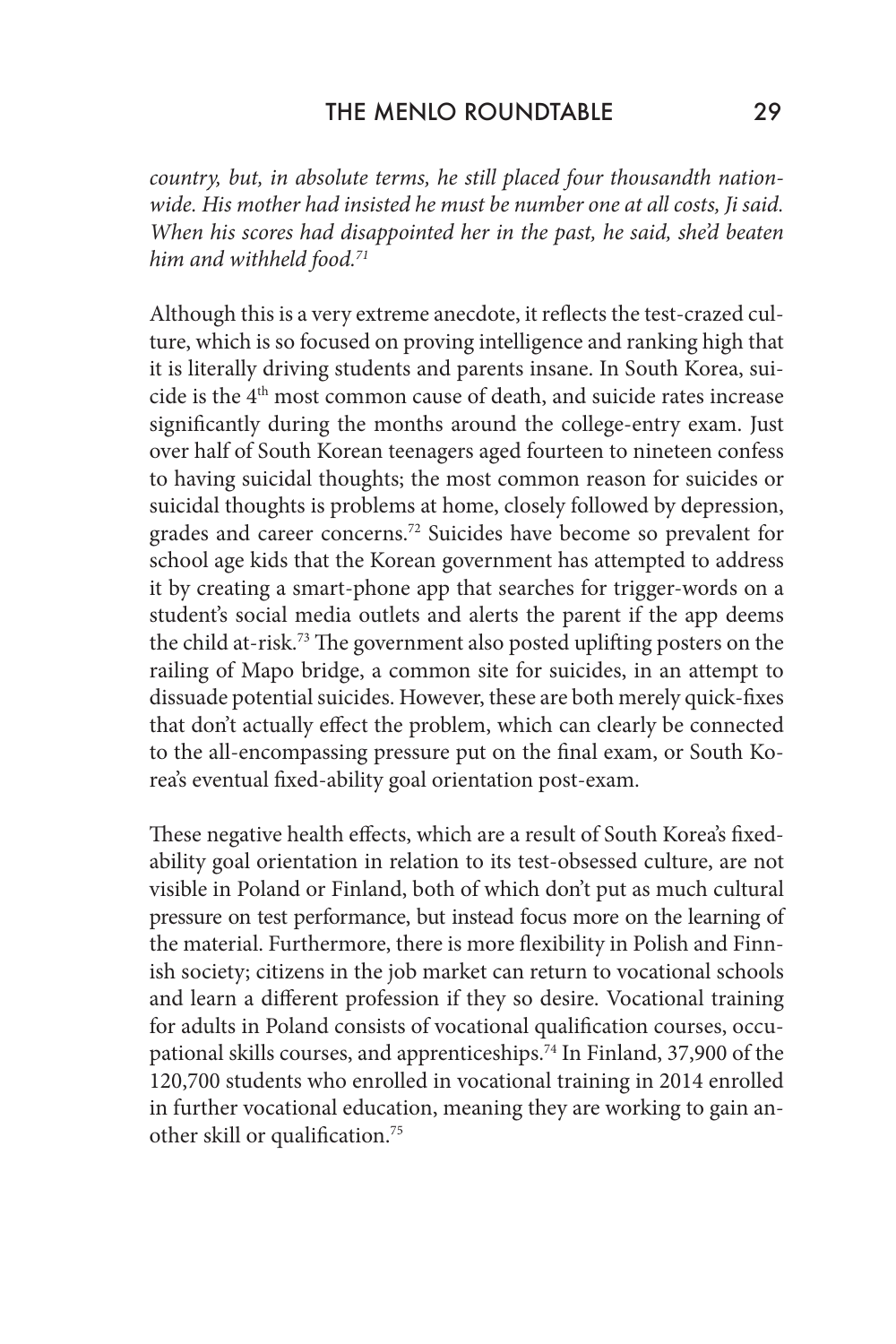This contrast between Finland and South Korea's cultural focus on testing is also visible in the comparison of both countries' secondary school schedules; while South Korean students spent on average more than twelve hours a day in school, during which they are mostly studying for tests, the Finnish secondary school schedule is much more sane.76 According to the OECD, Finnish children spend the fewest number of hours in the classroom in the developed world.77 And the time spent in the classroom isn't spent on test preparation. In fact, in the past month, Finland adopted a new curriculum that is more interdisciplinary, in which topics, rather than traditional subjects, are taught. This new system is meant to give students skills that they can apply in complex, real-world situations, which is very different from the goal of South Korean education, which is one of test preparation.<sup>78</sup> Furthermore, just one in ten kids in Finland takes after-school lessons, far fewer than in Korea, where seven in ten students take extracurricular lessons.79 Similar to Finland's system, Poland's secondary education system and curriculum don't put as much pressure on test-taking and performance as South Korea's system does.<sup>80</sup>

There is also a stark contrast in the mental well-being of students in South Korea compared to students in Finland and Poland. Not only are the suicide rates drastically lower in both European countries compared to the rates in South Korea, but Finland and Poland are also ranked higher than South Korea in the 2012 World Happiness Report, which was commissioned by the UN.<sup>81</sup> Although factors other than education inevitably affect these statistics, it is clear that Korea's fixedability orientation relating to the college-entry exam leads to detrimental health effects, which aren't seen in Poland and Finland, two countries that don't put as much pressure on examination and proving one's intelligence. As Lee warns, "there [is] more than one way to become [an educational] superpower… take care to choose the high road," not the road South Korean education is very far down.<sup>82</sup> The fixed mindset regarding testing that's deeply ingrained in South Korean education has visible, negative effects on students' mental health.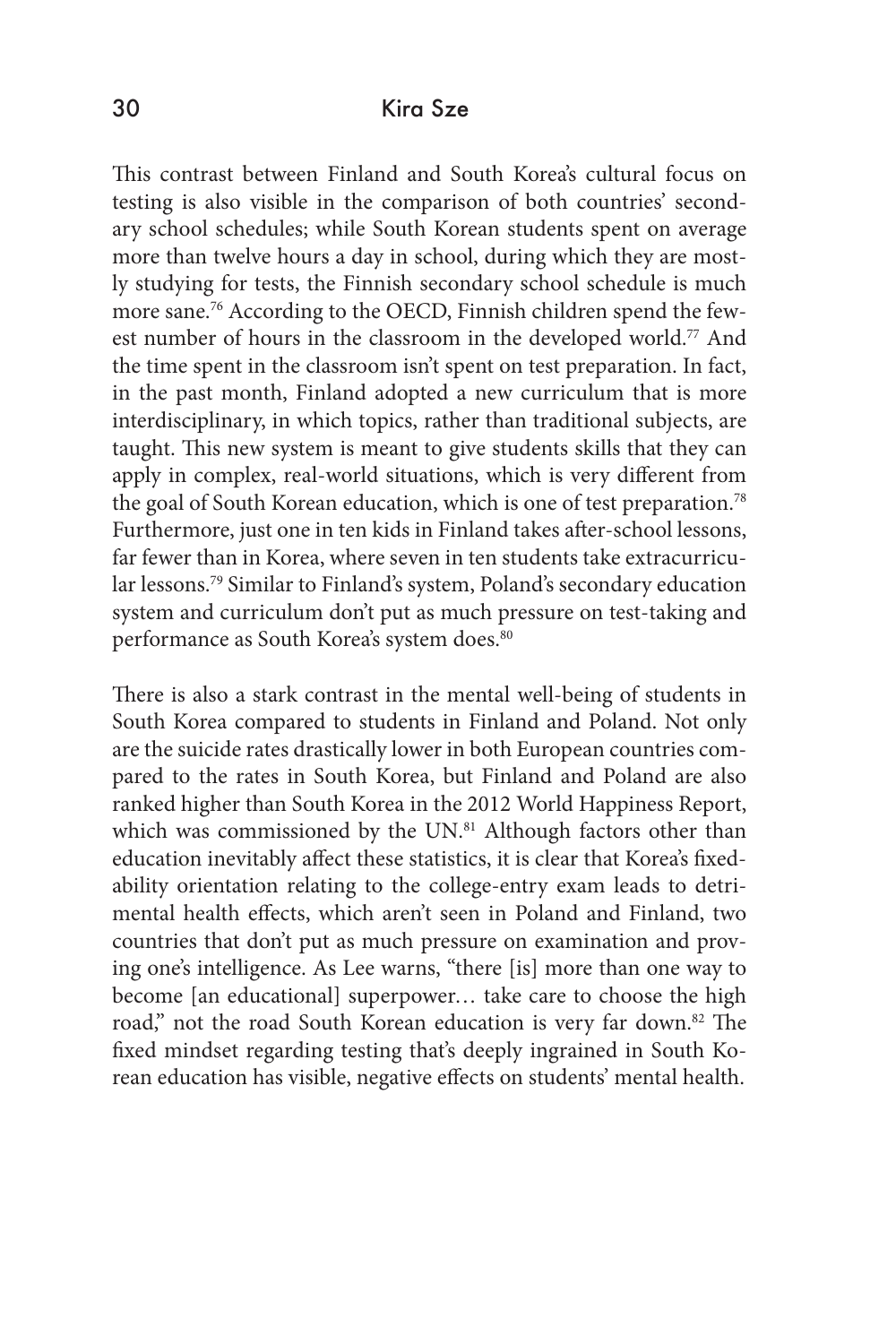#### **Conclusion**

It is evident that the mastery-goal orientation that is fostered in students and teachers in the secondary-education systems of Poland and Finland is conducive to those systems' successes on PISA. Furthermore, South Korea's model of an educational meritocracy also reflects a mastery-goal orientation, which is one reason for the country's success on PISA. However, the rigid caste system in Korea that is determined by students' scores on the college-entrance exam inflicts a fixed-ability orientation on its students. This test-driven, fixed-mindset aspect of Korean education is negatively affecting students' mental health. When viewed in tandem, these case studies suggest that a growth mindset is conducive to academic success. Furthermore, the South Korean model suggests that a fixed-mindset, specifically in a high-stake situation, can negatively affect a student's mental health.

However, these findings provoke more questions than they answer. For example, this paper defines academic success as a country's score on PISA. As far as international standardized tests are concerned, PISA is widely believed to be the most effective in measuring one's ability to think critically and apply one's knowledge to situations, which are skills that hopefully translate into life beyond the classroom. However, it would be interesting to explore other measurements of academic success. Furthermore, this paper focuses on secondary education, but what about students' lives in higher education, or beyond school? More specifically, how does South Korea's rigid caste system, and the fixedmindset regarding intelligence that inevitably results, affect students beyond secondary school? Does this fixed mindset affect Korean citizens' motivation and performance, like Dweck's research would suggest? How can this analysis of life beyond the classroom be compared to that of a Finnish or Polish citizen? How much does achievement goal theory influence this? These are just a few of the endless number of questions that can continue to be explored. However, if nothing else, I hope this paper was able to elucidate the power of mindset and its effect on academic performance.  $\bullet$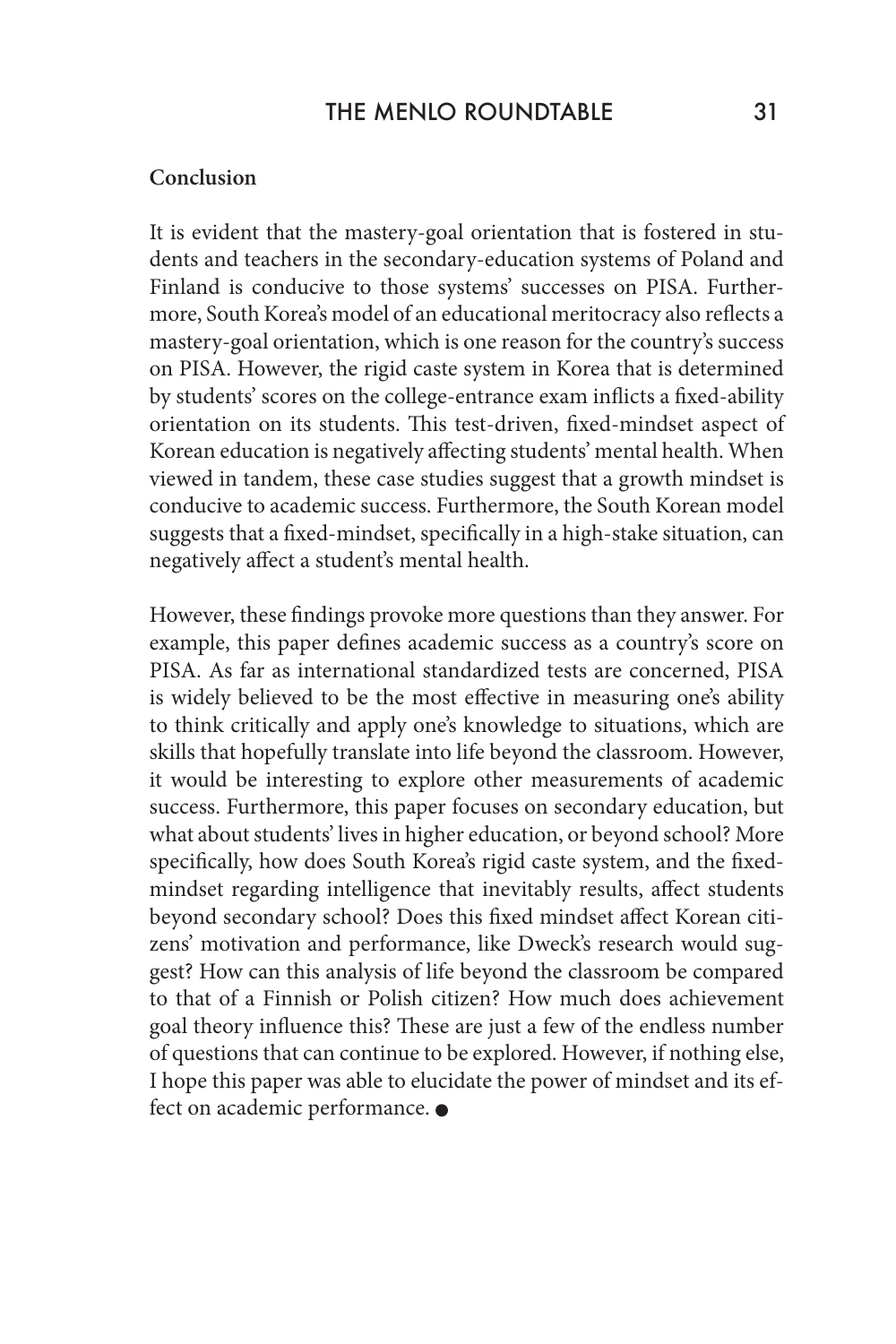## **Appendix**



*Copyright Carol S. Dweck, Two Mind-Sets Infographic*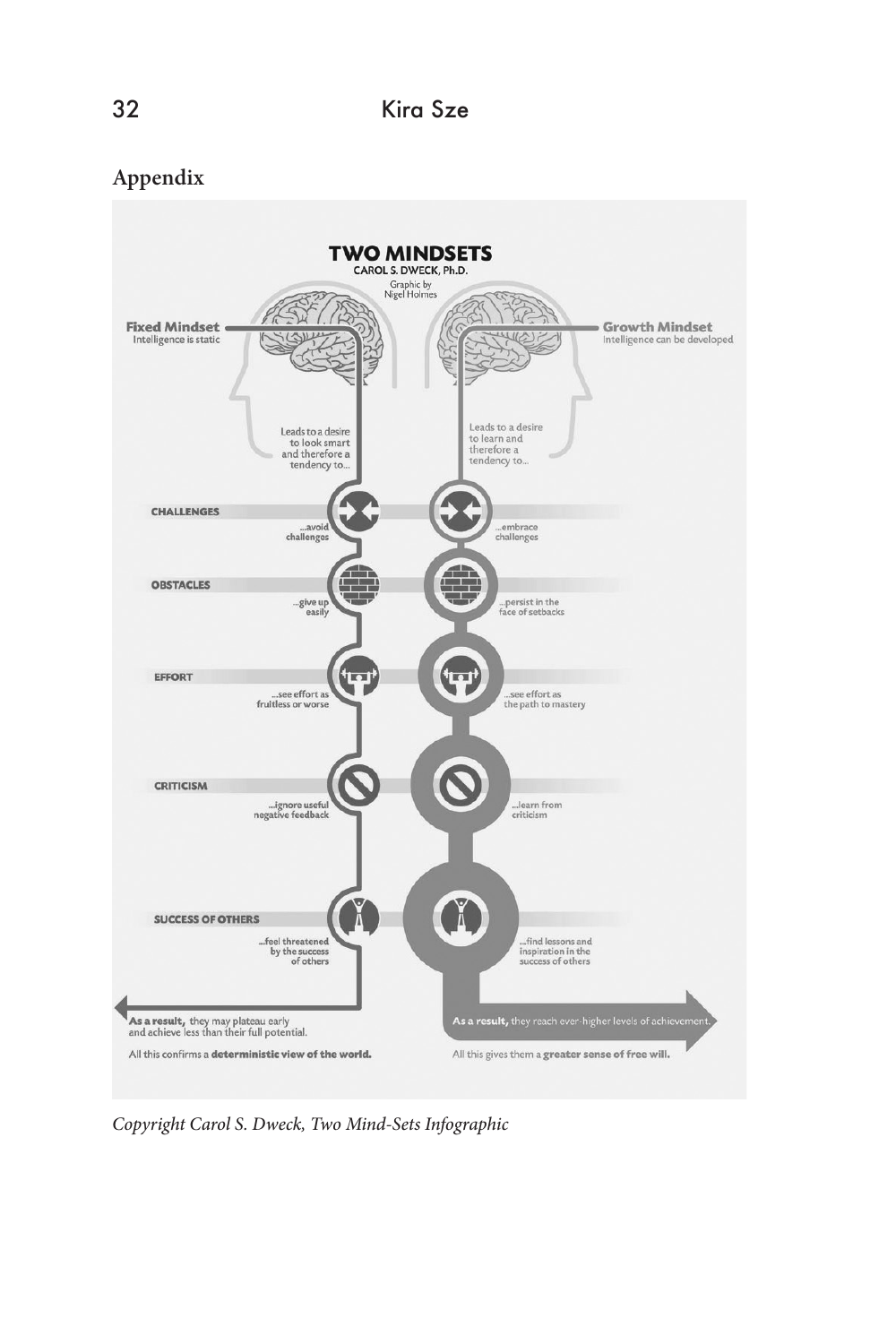### **Notes**

1. Carol Dweck, "The Power of Believing That You Can Improve," speech presented at TEDxNorrkoping, Norrkoping, Sweden, December 2014, TED, last modified December 2014, accessed February 4, 2015, http://www.ted.com.

2. Ibid.

3. Ibid.

4. Lisa S. Blackwell, Kali H. Trzesniewski, and Carol S. Dweck, "Implicit Theories of Intelligence Predict Achievement across an Adolescent Transition: A Longitudinal Study and an Intervention," *Child Development* 78, no. 1 (January/February 2007), accessed March 1, 2015, https://web.stanford.edu

5. Andrei Cimpian et al., Subtle Linguistic Cues Affect Children's Motivation, report no. 4 (*Association for Psychological Science*, 2007), accessed February 28, 2015, https://web.stanford. edu.

6. Carol Dweck, "Department of Psychology: Carol Dweck," Stanford University, accessed April 1, 2015, https://web.stanford.edu/ dept/psychology/cgi-bin/drupalm/cdweck.

7. "Snapshot of Performance in Mathematics, Reading and Science," table, OECD, accessed January 22, 2015, http://www.oecd.org/pisa/ keyfindings/pisa-2012-results-volume-i.htm.

8. Amanda Ripley, *The Smartest Kids in the World*, hardcover ed. (New York, NY: Simon & Schuster, 2013), 15.

9. Ibid.

10. Ibid.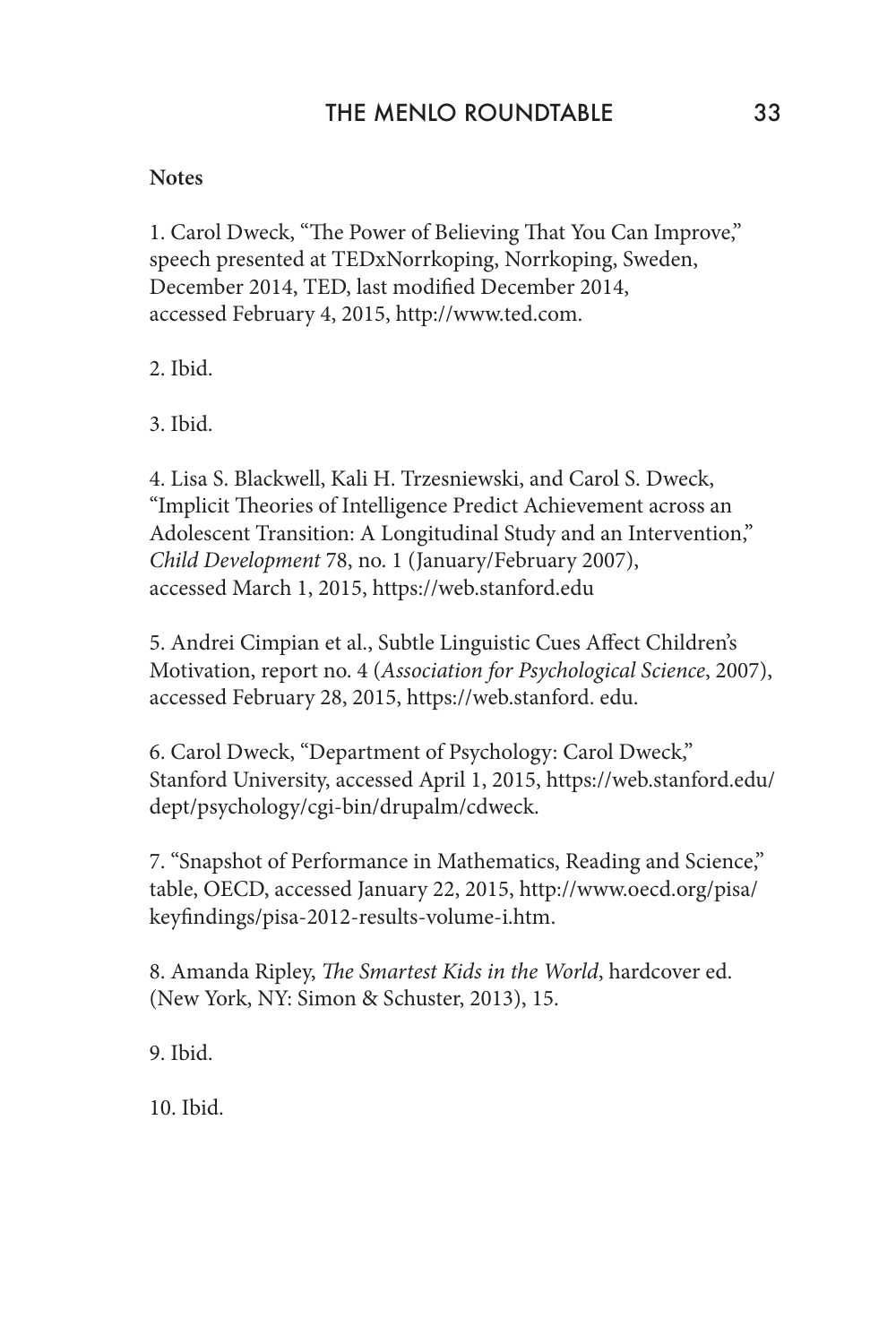11. Marina Krakovsky, "The Effort Effect," *Stanford Magazine*, March/April 2011, https://alumni.stanford.edu/get/page/magazine/ article/?article\_id=32124.

12. Jennifer A. Mangels et al., "Why Do Beliefs about Intelligence Influence Learning Success? A Social Cognitive Neuroscience Model," *Social Cognitive and Affective Neuroscience*, 2006.

13. Lisa S. Blackwell, Kali H. Trzesniewski, and Carol S. Dweck, "Implicit Theories of Intelligence Predict Achievement across an Adolescent Transition: A Longitudinal Study and an Intervention," *Child Development* 78, no. 1 (January/February 2007), accessed March 1, 2015, https://web.stanford.edu.

14. Andrei Cimpian et al., *Subtle Linguistic Cues Affect Children's Motivation*, report no. 4 (*Association for Psychological Science*, 2007), accessed February 28, 2015, https://web.stanford.edu.

15. "Talent," in Oxford Dictionary, US English ed. (2015), last modified 2015, accessed April 1, 2015, http://www.oxforddictionaries.com.

16. Tiffany Lewis, "In the Whirled: The Case against Talent," *Deseret News*, last modifiedMarch 11, 2015, accessed April 1, 2015, http://www.deseretnews.com.

17. Ripley, *The Smartest Kids in the World*, 20.

18. Ginger Klein, "Praise Can Foster Brain Development," *The Gazette* (Colorado Springs, CO), 2015, accessed April 1, 2015, http://gazette.com.

19. Krakovsky, "The Effort Effect," 2.

20. Ripley, *The Smartest Kids in the World*, 27.

21. *Finland: Slow and Steady Reform for Consistently High Results*  (OECD, 2010), 3, accessed April 1, 2015, http://www.oecd.org/pisa/ pisaproducts.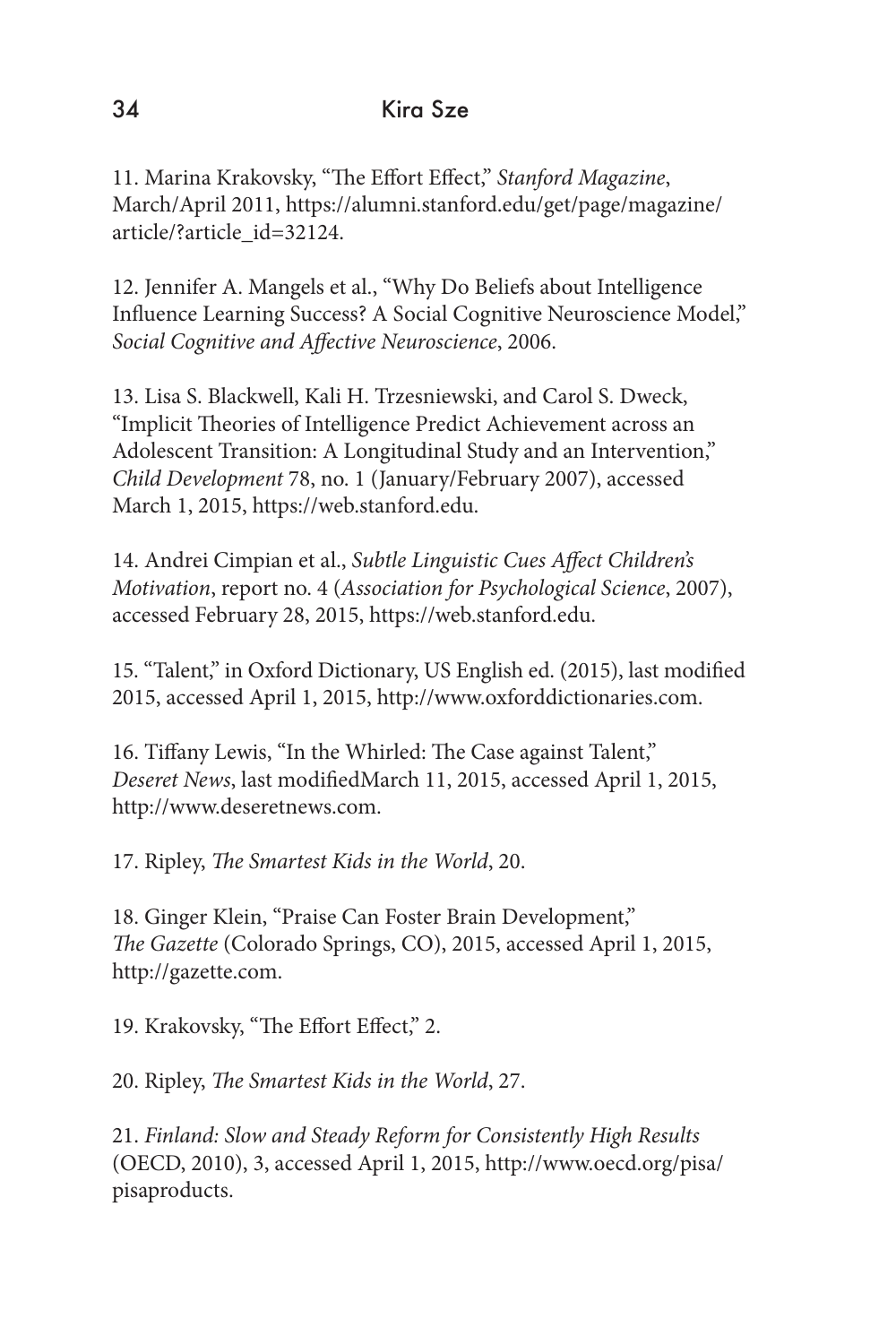### THE MENLO ROUNDTABLE 35

- 22. Ripley, *The Smartest Kids in the World*, 16.
- 23. *Finland: Slow and Steady*, 3.

24. Ibid.

25. Ripley, *The Smartest Kids in the World*, 32.

26. Ripley, *The Smartest Kids in the World*, 139.

27. *Finland: Slow and Steady*, 4.

28. Ibid.

29. Ibid.

30. Jouni Välijärvi, "The History and Present of the Finnish Education System," ed. Finnish Institute for Educational Research, last modified May 31, 2005, PDF.

31. Ibid.

- 32. Ibid.
- 33. Ibid.
- 34. Ibid.
- 35. Ripley, *The Smartest Kids in the World*, 37.
- 36. Krakovsky, "The Effort Effect," 3.
- 37. Ripley, *The Smartest Kids in the World*, 139.

38. *Finland: Slow and Steady*, 4.

39. Anonymous, e-mail interview by the author. Helsinki, Finland, April 6, 2016.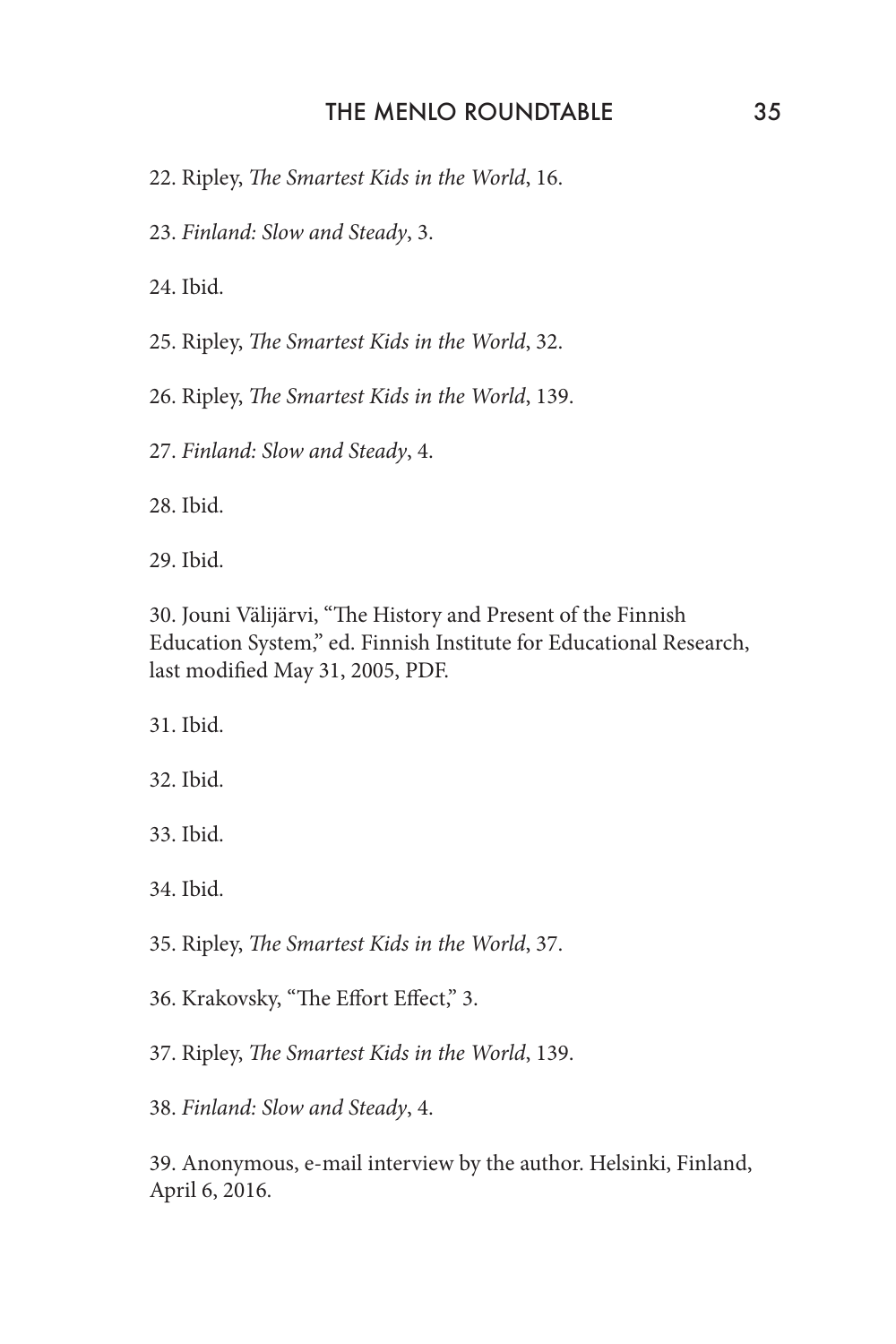40. Ibid.

41. Anonymous, e-mail interview by the author.

42. Ripley, *The Smartest Kids in the World*, 72.

43. Tom Burridge, "Why Do Finland's Schools Get the Best Results?," BBC, last modified April 7, 2010, accessed April 1, 2015, http://news.bbc.co.uk.

44. *Finland: Slow and Steady*, 4.

45. Ripley, *The Smartest Kids in the World*, 127.

46. Ibid.

47. *Vignettes on Education Reforms: England, Poland and Sweden*, 2010, accessed April 1, 2015, http://www.oecd.org.

48. Ibid.

49. Ibid.

50. Ripley, *The Smartest Kids in the World*, 139.

51. *Vignettes on Education Reforms*, 5.

52. Ripley, *The Smartest Kids in the World*, 134.

53. CIEB, "Global Perspectives: How Poland Moved into the Top Ranks of International Performance," NCEE, last modified July 2014, accessed April 1, 2015, http://www.ncee.org.

54. Ibid.

55. Ibid.

56. Ripley, *The Smartest Kids in the World*, 72.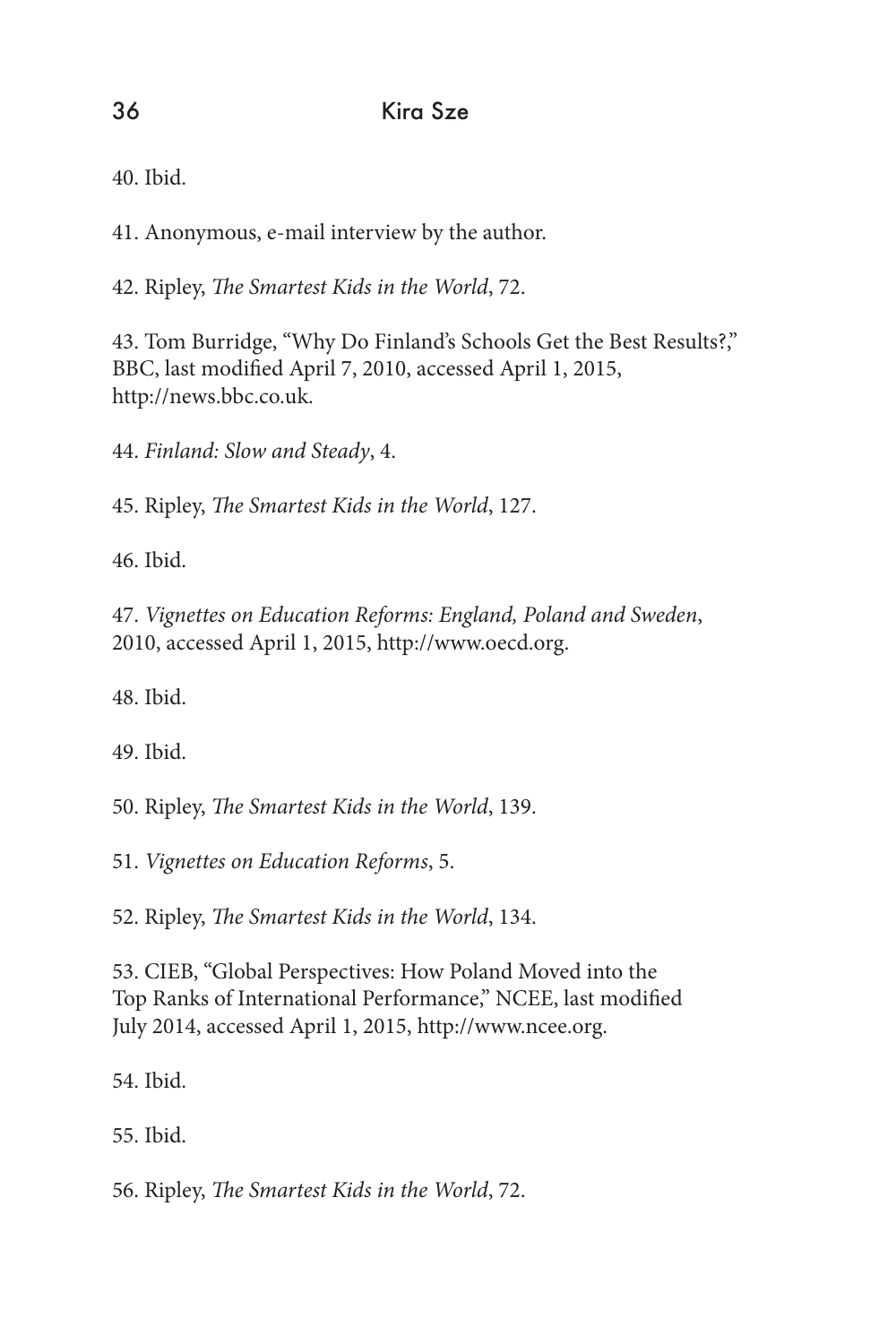#### THE MENLO ROUNDTABLE 37

57. Ami Sedghi, "PISA 2012 Results: Which Country Does Best at Reading, Maths and Science?," The Guardian, 2015, US edition, accessed April 1, 2015, http://www.theguardian.com.

58. Ripley, *The Smartest Kids in the World*, 80.

59. Ibid

60. Ripley, *The Smartest Kids in the World*, 85.

61. Ripley, *The Smartest Kids in the World*, 59.

62. Ripley, *The Smartest Kids in the World*, 57.

63. Anonymous, e-mail interview by the author. Seoul, South Korea, April 7, 2016.

64. Ripley, *The Smartest Kids in the World*, 58.

65. Ripley, *The Smartest Kids in the World*, 57.

66. Ripley, *The Smartest Kids in the World*, 58.

67. Ibid.

68. "South Korea Overview," NCEE, accessed April 1, 2015, http://www.ncee.org.

69. Ripley, *The Smartest Kids in the World*, 59.

70. Ibid.

71. Ripley, *The Smartest Kids in the World*, 61.

72. Daniel Costa-Roberts, "South Korea Announces App to Combat Student Suicide," KQED, accessed April 1, 2015, http://www.pbs.org.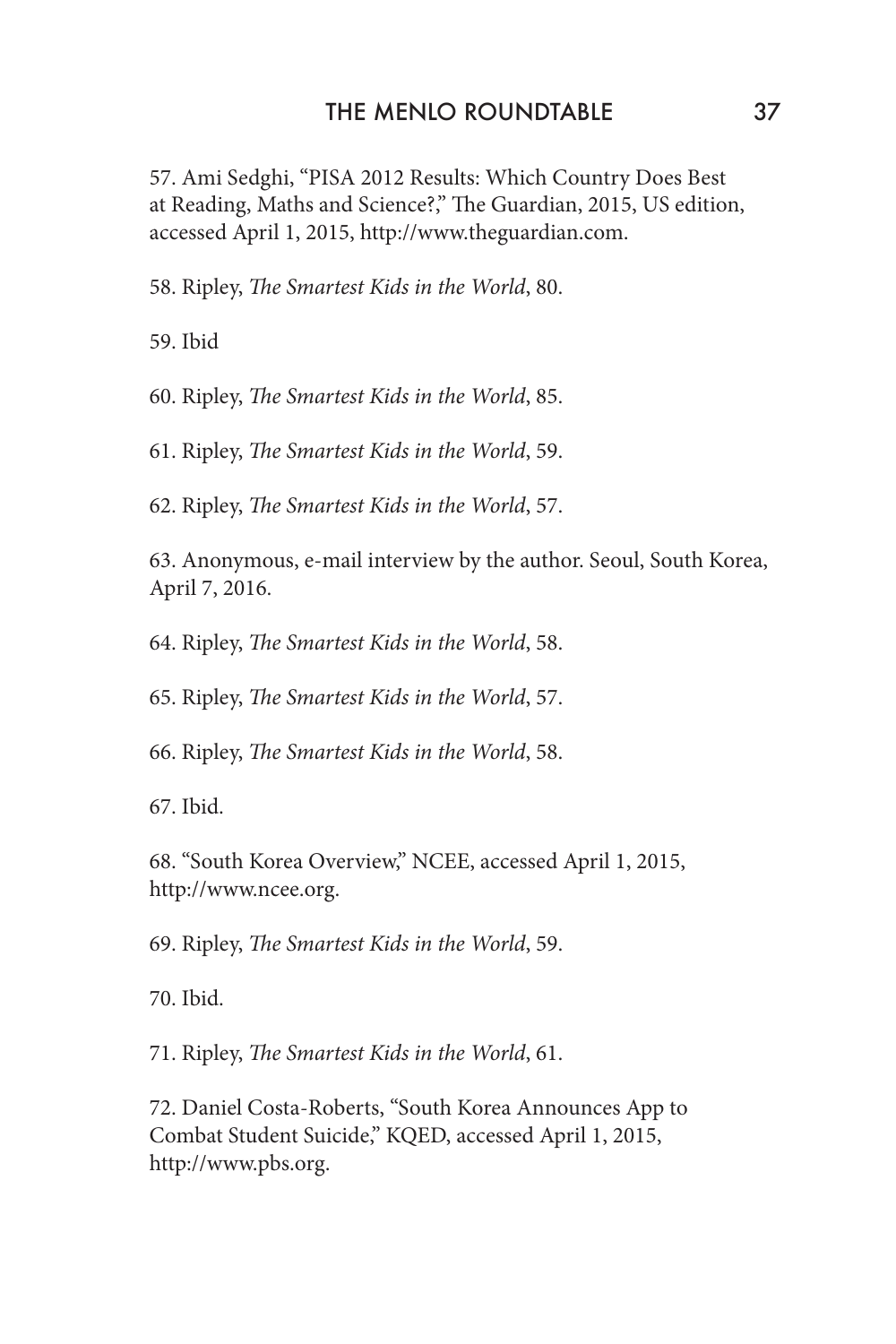73. Ibid.

74. EQAVET, "VET in Poland (IVET and CVET)," European Quality Assurance in Vocational Education and Training, accessed April 10, 2016, http://www.eqavet.eu/gns/what-we-do/ implementing-the-framework/poland.aspx.

75. Official Statistics of Finland, "Vocational Education," Statistics Finland, accessed April 10, 2016, http://www.stat.fi/ til/aop/index\_en.html.

76. Ripley, *The Smartest Kids in the World*, 39.

77. Burridge, "Why Do Finland's Schools," BBC.

78. Meera Dolasia, "Finland Schools To Test Teaching By Topics Instead of Individual Subjects," DOGO News, last modified March 29, 2015, accessed April 1, 2015, http://www.dogonews.com.

79. Ripley, *The Smartest Kids in the World*, 65.

80. "Finland Overview," Center on International Education Benchmarking.

81. OECD, "Life Satisfaction," OECD Better Life Index, accessed April 1, 2015, http://www.oecdbetterlifeindex.org.

82. Ripley, *The Smartest Kids in the World*, 72.

# **Bibliography**

Anonymous. E-mail interview by the author. Helsinki, Finland. April 6, 2016.

——. E-mail interview by the author. Seoul, South Korea. April 7, 2016.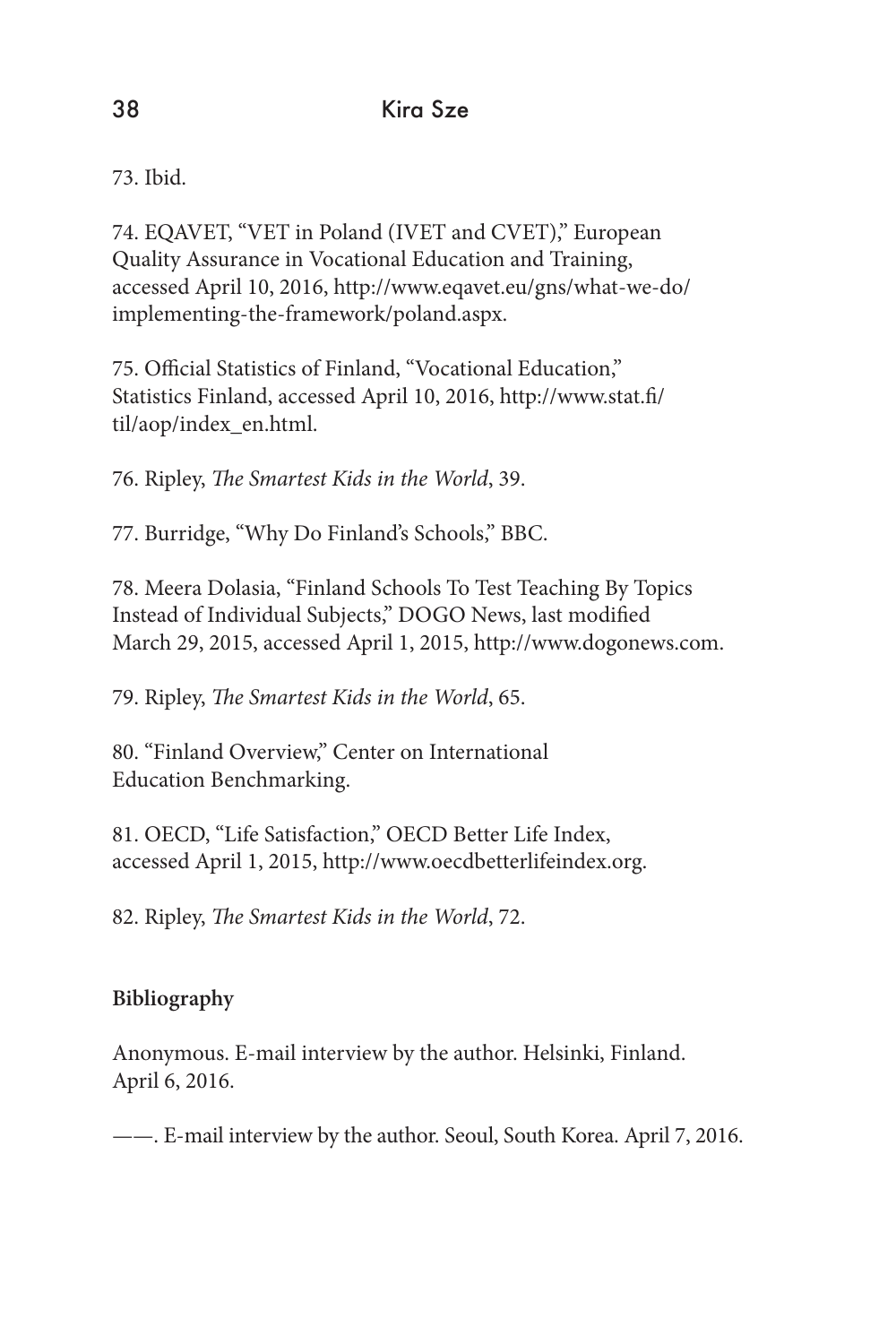Bill & Melinda Gates Foundation. *Ensuring Fair and Reliable Measures of Effective Teaching*. January 2013. Accessed February 5, 2015. http://www.gatesfoundation.org/media-center/pressreleases/2013/01/measures-of-effective-teaching-projectreleases-final-researchreport.

Blackwell, Lisa S., Kali H. Trzesniewski, and Carol S. Dweck. "Implicit Theories of Intelligence Predict Achievement across an Adolescent Transition: A Longitudinal Study and an Intervention." *Child Development* 78, no. 1 (January/February 2007). Accessed March 1, 2015. https://web.stanford.edu.

Burridge, Tom. "Why Do Finland's Schools Get the Best Results?" BBC. Last modified April 7, 2010. Accessed April 1, 2015. http://news.bbc.co.uk.

Center on International Benchmarking. "Global Perspectives: How Poland Moved into the Top Ranks of International Performance." NCEE. Last modified July 2014. Accessed April 1, 2015. http://www.ncee.org.

Cimpian, Andrei, Holly-Marie C. Arce, Ellen M. Markman, and Carol S. Dweck. *Subtle Linguistic Cues Affect Children's Motivation*. Report no. 4. Association for Psychological Science, 2007. Accessed February 28, 2015. https://web.stanford.edu.

Costa-Roberts, Daniel. "South Korea Announces App to Combat Student Suicide." KQED. Accessed April 1, 2015. http://www.pbs.org.

Dolasia, Meera. "Finland Schools To Test Teaching By Topics Instead of Individual Subjects." DOGO News. Last modified March 29, 2015. Accessed April 1, 2015. http://www.dogonews.com.

Dweck, Carol. "Department of Psychology: Carol Dweck." Stanford University. Accessed April 1, 2015. https://web.stanford.edu/ dept/psychology/cgi-bin/drupalm/cdweck.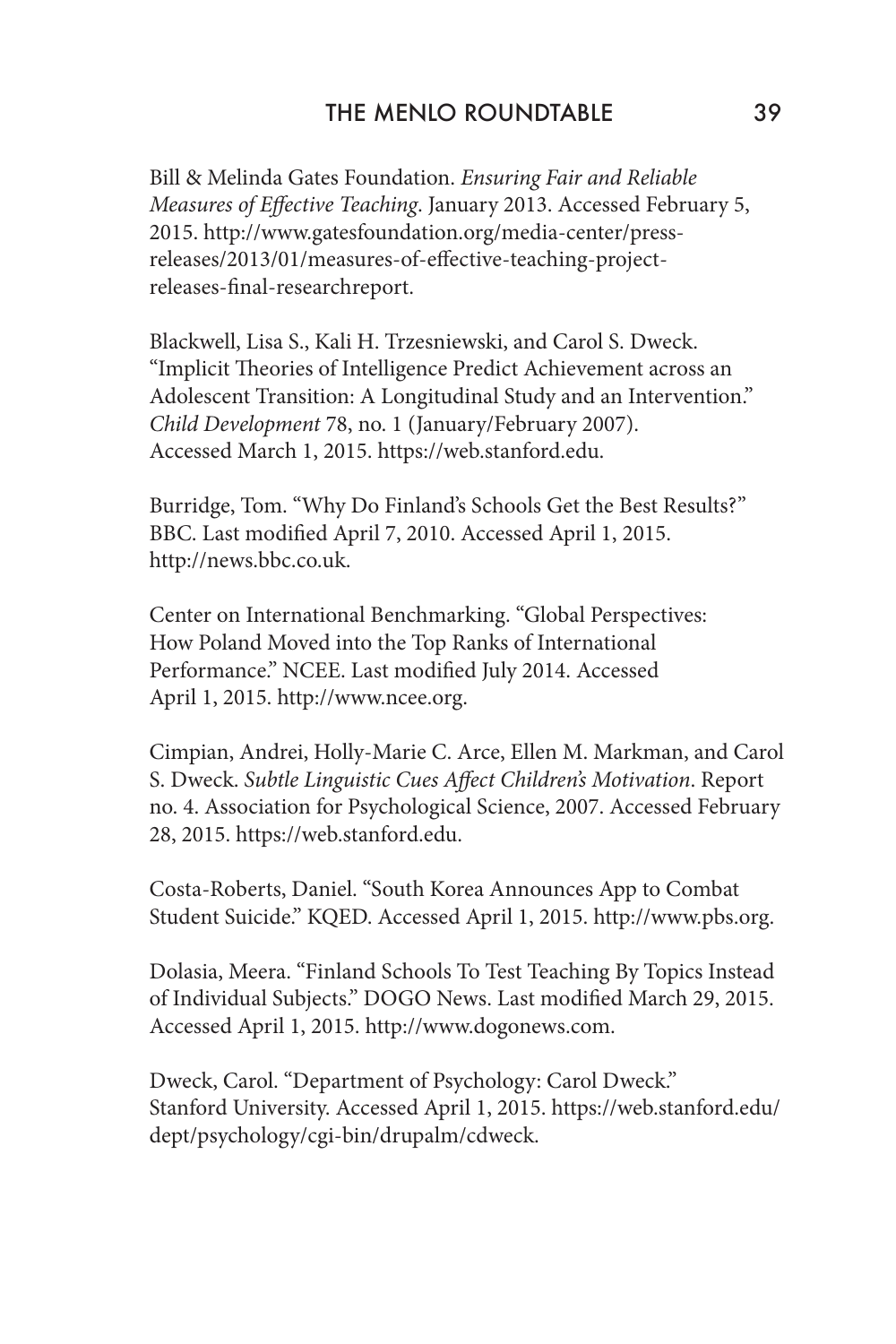———. "The Power of Believing That You Can Improve." Speech presented at TEDxNorrkoping, Norrkoping, Sweden, December 2014. TED. Last modified December 2014. Accessed February 4, 2015. http://www.ted.com.

Eccles, Jacquelynne S., and Robert W. Roeser. "Schools as Developmental Contexts during Adolescence." In *Developmental Psychology*, 321-33. 2nd ed. Vol. 6 of *Handbook of Psychology*. Accessed January 22, 2015. Proquest.

EQAVET. "VET in Poland (IVET and CVET)." European Quality Assurance inVocational Education and Training. Accessed April 10, 2016. http://www.eqavet.eu/gns/what-we-do/implementing-theframework/poland.aspx.

"Finland Overview." Center on International Education Benchmarking. Accessed January 22, 2015. http://www.ncee.org/ programs-affiliates/center-on-international-educationbenchmarking/top-performing-countries/finland-overview/.

*Finland: Slow and Steady Reform for Consistently High Results*. OECD, 2010. Accessed April 1, 2015. http://www.oecd.org/pisa/ pisaproducts.

Gladwell, Malcolm. "The Talent Myth." *The New Yorker*, July 22, 2002. Accessed February 5, 2015. http://www.newyorker.com/.

Hoffman, Bobby, and Alexandru Spatariu. "The Influence of Self-Efficacy and Metacognitive Prompting on Math Problem-Solving Efficiency." *Contemporary Educational Psychology* 33, no. 4 (October 2008): 875-93. Accessed February 4, 2015. http://www.sciencedirect.-com.

Holmes, Nigel. "Two Mindsets." Infographic. Brain Pickings. Accessed February 4, 2015. http://www.brainpickings.org.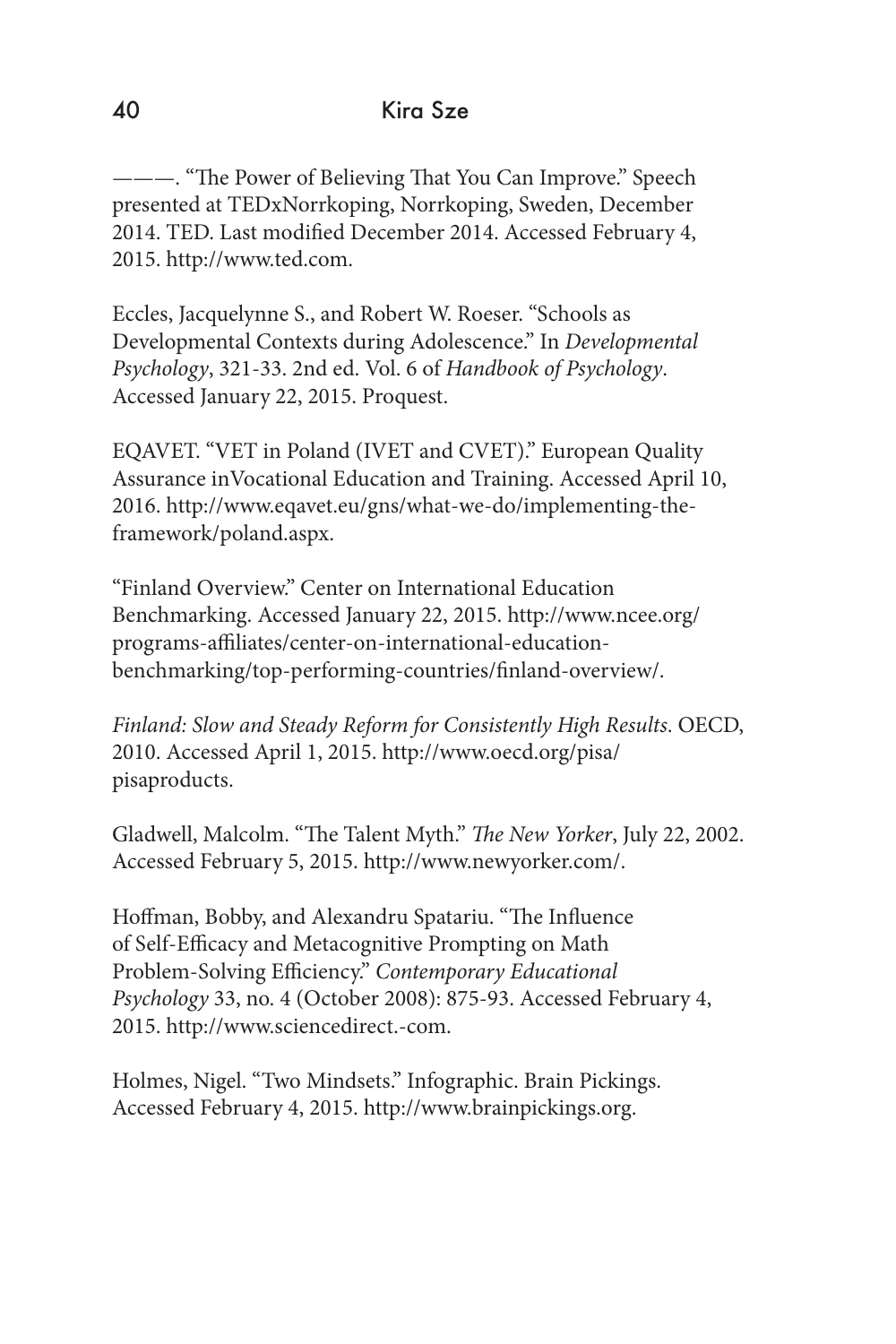Kang, Yewon. "Poll Shows Half of Korean Teenagers Have Suicidal Thoughts." *The Wall Street Journal* (New York, NY), 2015. Accessed April 1, 2015. http://blogs.wsj.com.

Klein, Ginger. "Praise Can Foster Brain Development." *The Gazette* (Colorado Springs, CO), 2015. Accessed April 1, 2015. http://gazette.com.

Koo, Se-Woong. "An Assault upon Our Children." *The New York Times*, August 1, 2014. http://www.nytimes.com.

Krakovsky, Marina. "The Effort Effect." *Stanford Magazine*, March/April 2011. Accessed April 1, 2015. https://alumni.stanford. edu/get/page/magazine/article/?article\_id=32124.

Lewis, Tiffany. "In the Whirled: The Case against Talent." *Deseret News*. Last modified March 11, 2015. Accessed April 1, 2015. http://www.deseretnews.com.

Mangels, Jennifer A., Brady Butterfield, Justin Lamb, Catherine Good, and Carol S. Dweck. "Why Do Beliefs about Intelligence Influence Learning Success? A Social Cognitive Neuroscience Model." *Social Cognitive and Affective Neuroscience* 1 (2006).

National Center on Education and the Economy. "South Korea Overview." NCEE. Accessed April 1, 2015. http://www.ncee.org.

———. "South Korea: System and School Organization." Center on International Education Benchmarking. Accessed April 1, 2015. http://www.ncee.org.

The Organisation for Economic Co-operation and Development. "Life Satisfaction." OECD Better Life Index. Accessed April 1, 2015. http://www.oecdbetterlifeindex.org.

The Organisation for Economic Co-operation and Development Health Data: Health status. "Suicide Rates." Chart. OECD. 2012. Accessed March 22, 2015. http://data.oecd.org/healthstat/Suiciderates.htm.